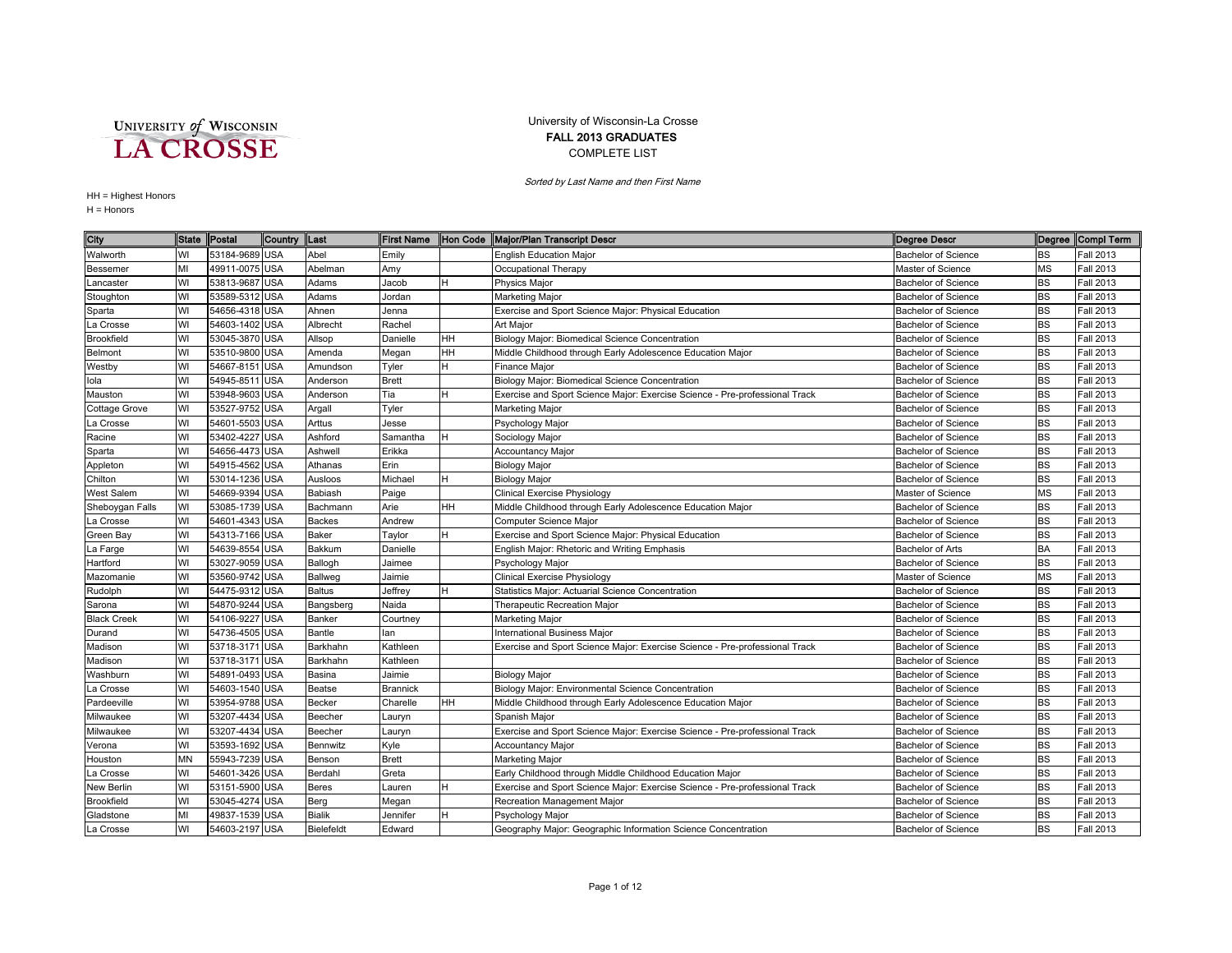| City              | State Postal |                | Country    | <b>Last</b>        |             |           | First Name  Hon Code  Major/Plan Transcript Descr                           | <b>Degree Descr</b>            |            | Degree Compl Term |
|-------------------|--------------|----------------|------------|--------------------|-------------|-----------|-----------------------------------------------------------------------------|--------------------------------|------------|-------------------|
| Cedarburg         | WI           | 53012-8947 USA |            | Birschbach         | Brittany    |           | <b>Biology Major</b>                                                        | Bachelor of Science            | <b>BS</b>  | Fall 2013         |
| De Forest         | WI           | 53532-1009 USA |            | <b>Bischel</b>     | Adam        |           | Microbiology Major                                                          | Bachelor of Science            | BS         | Fall 2013         |
| De Forest         | WI           | 53532-1009 USA |            | <b>Bischel</b>     | Adam        |           |                                                                             | <b>Bachelor of Science</b>     | <b>BS</b>  | Fall 2013         |
| Rhinelander       | WI           | 54501-8184 USA |            | Biscobing          | Megan       | <b>HH</b> | Middle Childhood through Early Adolescence Education Major                  | <b>Bachelor of Science</b>     | <b>BS</b>  | Fall 2013         |
| Franklin          | WI           | 53132-2209 USA |            | Blackwood          | Samantha    |           | Biology Major: Biomedical Science Concentration                             | <b>Bachelor of Science</b>     | <b>BS</b>  | Fall 2013         |
| Ripon             | WI           | 54971-9218 USA |            | <b>Block</b>       | Heather     |           | Management Major                                                            | <b>Bachelor of Science</b>     | <b>BS</b>  | Fall 2013         |
| Mondovi           | WI           | 54755-1057 USA |            | Bloom              | Alexis      |           | Early Childhood through Middle Childhood Education Major                    | <b>Bachelor of Science</b>     | <b>BS</b>  | <b>Fall 2013</b>  |
| Chaseburg         | WI           | 54621-9779 USA |            | <b>Bluske</b>      | Britany     |           | Management Major                                                            | Bachelor of Science            | <b>BS</b>  | Fall 2013         |
| Waukesha          | WI           | 53189-9719 USA |            | Boehm              | Eric        | <b>HH</b> | Biology Major: Biomedical Science Concentration                             | <b>Bachelor of Science</b>     | <b>BS</b>  | Fall 2013         |
| Oconomowoc        | WI           | 53066-2235 USA |            | Bohrman            | Katherine   |           | Biology Major: Aquatic Science Concentration                                | Bachelor of Science            | <b>BS</b>  | Fall 2013         |
| La Crosse         | WI           | 54601-2744 USA |            | <b>Boisvert</b>    | Brandon     |           | Economics Major                                                             | Bachelor of Science            | <b>BS</b>  | Fall 2013         |
| a Crosse          | WI           | 54601-6044 USA |            | Boland             | Emily       |           | Therapeutic Recreation Major                                                | Bachelor of Science            | <b>BS</b>  | Fall 2013         |
| Green Bay         | WI           | 54311-9462 USA |            | Bomber             | Samuel      |           | Psychology Major                                                            | Bachelor of Science            | <b>BS</b>  | Fall 2013         |
| Whitefish Bay     | WI           | 53217-4622 USA |            | Borchert           | Christopher |           | nternational Business Major                                                 | Bachelor of Science            | <b>BS</b>  | Fall 2013         |
| Elmwood           | WI           | 54740-8346 USA |            | Borgschatz         | Mariah      |           | Software Engineering                                                        | Master of Software Engineering | <b>MSE</b> | Fall 2013         |
| Jackson           | WI           | 53037-9593 USA |            | <b>Brandt</b>      | Nickolas    |           | Theatre Arts Major: Performance Emphasis                                    | Bachelor of Arts               | BA         | Fall 2013         |
| Port Edwards      | WI           | 54469-1163 USA |            | Bray               | Isaac       |           | Exercise and Sport Science: Physical Education Teaching                     | Master of Science              | <b>MS</b>  | <b>Fall 2013</b>  |
| La Crescent       | MN           | 55947-9764 USA |            | <b>Breidel</b>     | Sarah       |           | Therapeutic Recreation Major                                                | <b>Bachelor of Science</b>     | <b>BS</b>  | <b>Fall 2013</b>  |
| <b>Burnsville</b> | MN           | 55337-4505 USA |            | <b>Brellenthin</b> | Jessica     |           | Psychology Major                                                            | <b>Bachelor of Science</b>     | <b>BS</b>  | Fall 2013         |
| Chippewa Falls    | WI           | 54729-1317 USA |            | <b>Bresina</b>     | Landon      | <b>HH</b> | Biology Major: Biomedical Science Concentration                             | Bachelor of Science            | <b>BS</b>  | Fall 2013         |
| Holmen            | WI           | 54636-8626 USA |            | <b>Brickner</b>    | Adam        |           | <b>Accountancy Major</b>                                                    | Bachelor of Science            | <b>BS</b>  | Fall 2013         |
| Colgate           | WI           | 53017-9743 USA |            | <b>Briggs</b>      | David       |           | English Major: Rhetoric and Writing Emphasis                                | <b>Bachelor of Arts</b>        | <b>BA</b>  | Fall 2013         |
| Platteville       | WI           | 53818-9501 USA |            | <b>Brodbeck</b>    | Samantha    |           | <b>Economics Major</b>                                                      | <b>Bachelor of Science</b>     | <b>BS</b>  | <b>Fall 2013</b>  |
| _a Crosse         | WI           | 54601-7250 USA |            | <b>Brokaw</b>      | Kali        | <b>HH</b> | English Major: Rhetoric and Writing Emphasis                                | Bachelor of Arts               | BA         | Fall 2013         |
| Bloomington       | MN           | 55438-2561     | <b>USA</b> | Brown              | Alyssa      | HH        | Psychology Major                                                            | Bachelor of Science            | <b>BS</b>  | Fall 2013         |
| _a Crosse         | WI           | 54603-1665 USA |            | Brown              | Jason       |           | Management Major                                                            | <b>Bachelor of Science</b>     | <b>BS</b>  | Fall 2013         |
| Holmen            | WI           | 54636-9280 USA |            | Brown              | Jessica     | H         | Middle Childhood through Early Adolescence Education Major                  | <b>Bachelor of Science</b>     | <b>BS</b>  | Fall 2013         |
| De Forest         | WI           | 53532-2022 USA |            | <b>Brown</b>       | Tyler       |           | Psychology Major                                                            | <b>Bachelor of Science</b>     | <b>BS</b>  | Fall 2013         |
| Wind Lake         | WI           | 53185-1940 USA |            | Brzozowski         | Nicholas    | H         | Exercise and Sport Science Major: Exercise Science - Pre-professional Track | <b>Bachelor of Science</b>     | <b>BS</b>  | Fall 2013         |
| Wauwatosa         | WI           | 53222-1122 USA |            | <b>Budzien</b>     | Jennifer    | HH        | Exercise and Sport Science Major: Exercise Science - Pre-professional Track | Bachelor of Science            | <b>BS</b>  | Fall 2013         |
| Rice Lake         | WI           | 54868-8708 USA |            | <b>Buehler</b>     | Benjamin    |           | Finance Major: Risk, Insurance and Financial Planning Concentration         | <b>Bachelor of Science</b>     | <b>BS</b>  | Fall 2013         |
| √erona            | WI           | 53593-9062 USA |            | Burud              | Maria       |           | Therapeutic Recreation Major                                                | <b>Bachelor of Science</b>     | <b>BS</b>  | Fall 2013         |
| Brookfield        | WI           | 53005-7118 USA |            | <b>Buschke</b>     | Kristen     | HH        | Mathematics Major: Actuarial Science Concentration                          | Bachelor of Science            | <b>BS</b>  | Fall 2013         |
| Ellendale         | MN           | 56026-0312 USA |            | <b>Busho</b>       | Brody       |           | Exercise and Sport Science Major: Sport Management                          | Bachelor of Science            | <b>BS</b>  | Fall 2013         |
| Kenosha           | WI           | 53144-1873 USA |            | <b>Busse</b>       | Megan       |           | <b>Political Science Major</b>                                              | Bachelor of Science            | <b>BS</b>  | <b>Fall 2013</b>  |
| Dunedin           | FL           | 34698-1565 USA |            | Calantoni          | Austin      | H         | Exercise and Sport Science Major: Exercise Science - Pre-professional Track | Bachelor of Science            | <b>BS</b>  | Fall 2013         |
| Ashland           | WI           | 54806-3714 USA |            | Campbell           | Erin        |           | Occupational Therapy                                                        | Master of Science              | <b>MS</b>  | Fall 2013         |
| Eau Claire        | WI           | 54703-1578 USA |            | Campbell           | Justin      |           | <b>Accountancy Major</b>                                                    | <b>Bachelor of Science</b>     | <b>BS</b>  | Fall 2013         |
| Waukesha          | WI           | 53186-8109 USA |            | Cappozzo           | Carly       |           | Occupational Therapy                                                        | Master of Science              | <b>MS</b>  | Fall 2013         |
| Chanhassen        | MN           | 55317-9251     | <b>USA</b> | Carlson            | Courtney    |           | Clinical Exercise Physiology                                                | Master of Science              | <b>MS</b>  | Fall 2013         |
| New Berlin        | WI           | 53146-4000 USA |            | Carow              | Kristen     | <b>HH</b> | Recreation Management Major                                                 | <b>Bachelor of Science</b>     | <b>BS</b>  | Fall 2013         |
| Muskego           | WI           | 53150-8302 USA |            | Carroll            | Christine   |           | <b>Biology Major</b>                                                        | <b>Bachelor of Science</b>     | <b>BS</b>  | Fall 2013         |
| Chaska            | MN           | 55318-9455 USA |            | Carty              | Melissa     |           | Communication Studies Major: Broadcast and Digital Media Emphasis           | Bachelor of Science            | <b>BS</b>  | Fall 2013         |
| Mukwonago         | WI           | 53149-9503 USA |            | Casey              | Rachel      |           | <b>Biology Major</b>                                                        | <b>Bachelor of Science</b>     | <b>BS</b>  | Fall 2013         |
| La Crosse         | WI           | 54601-3623 USA |            | Castro             | Eugenia     |           | Women's Studies Major                                                       | Bachelor of Science            | <b>BS</b>  | Fall 2013         |
| Delafield         | WI           | 53018-3266 USA |            | Cerwin             | Emma        | H         | Early Childhood through Middle Childhood Education Major                    | Bachelor of Science            | <b>BS</b>  | Fall 2013         |
| Wausau            | WI           | 54401-8247 USA |            | Check              | Ryan        | <b>HH</b> | Biology Major: Biomedical Science Concentration                             | Bachelor of Science            | <b>BS</b>  | Fall 2013         |
| Xiamen            | 35           | 361009         | <b>CHN</b> | Chen               | Peiging     |           | Communication Studies Major: Broadcast and Digital Media Emphasis           | <b>Bachelor of Science</b>     | <b>BS</b>  | Fall 2013         |
| La Crescent       | MN           | 55947-9745 USA |            | Chihak             | Laura       |           | Sociology Major                                                             | Bachelor of Science            | <b>BS</b>  | Fall 2013         |
| Verona            | WI           | 53593-1764 USA |            | Christian          | Sarah       |           | Finance Major                                                               | <b>Bachelor of Science</b>     | <b>BS</b>  | Fall 2013         |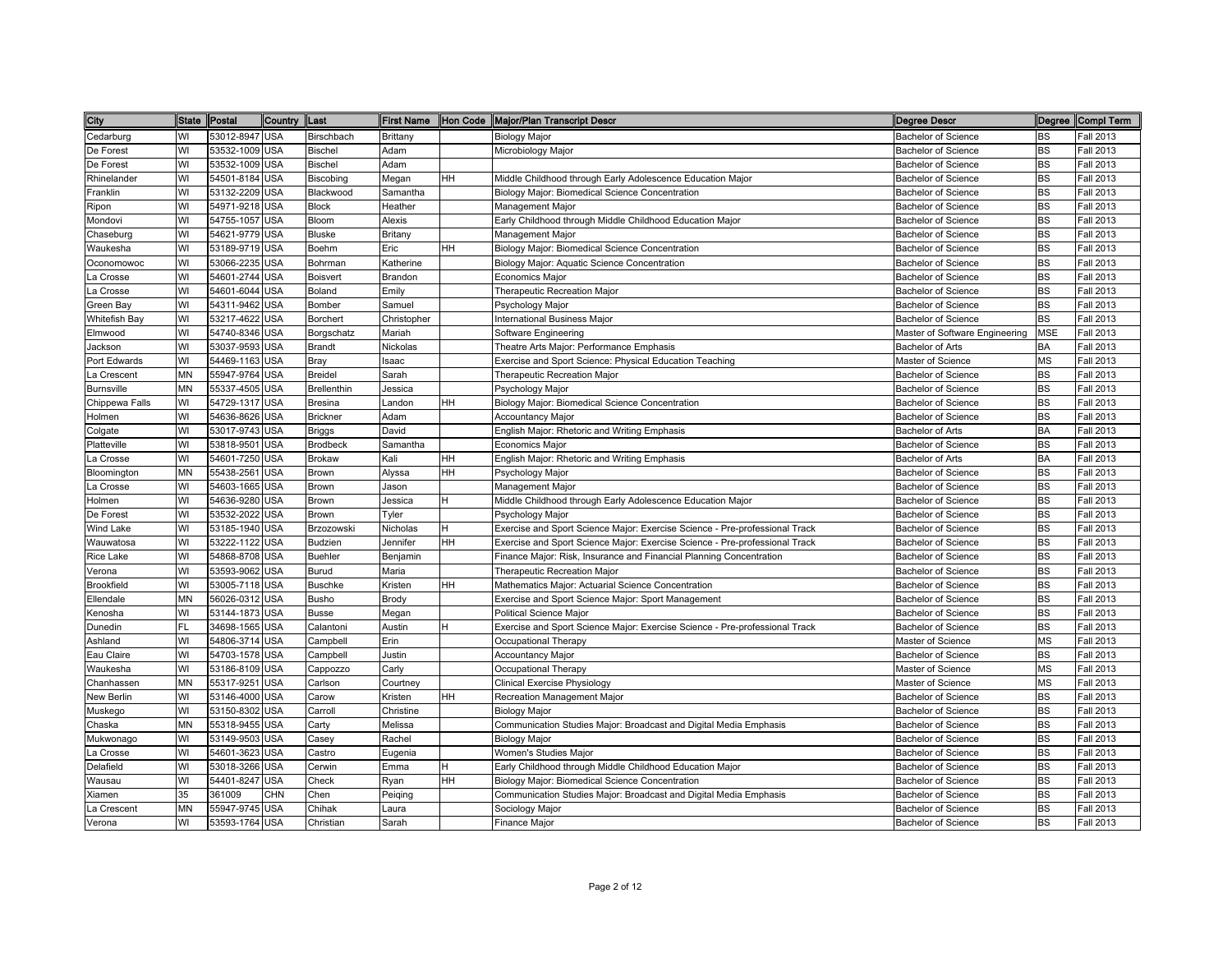| City              | State Postal |                | Country Last |                 |           |           | First Name Hon Code Major/Plan Transcript Descr                             | <b>Degree Descr</b>        |            | Degree Compl Term |
|-------------------|--------------|----------------|--------------|-----------------|-----------|-----------|-----------------------------------------------------------------------------|----------------------------|------------|-------------------|
| Reedsburg         | WI           | 53959-1411 USA |              | Churchill       | Ryan      |           | English Major: Rhetoric and Writing Emphasis                                | <b>Bachelor of Arts</b>    | BA         | Fall 2013         |
| Phillips          | WI           | 54555-7645 USA |              | Clinton         | Kevin     | н         | Exercise and Sport Science Major: Exercise Science - Pre-professional Track | Bachelor of Science        | BS         | Fall 2013         |
| Ripon             | WI           | 54971-1813 USA |              | Cluppert        | Kyle      | <b>HH</b> | Exercise and Sport Science Major: Exercise Science - Fitness Track          | Bachelor of Science        | <b>BS</b>  | Fall 2013         |
| Stoughton         | WI           | 53589-1650 USA |              | Coffin          | Brian     | H         | Theatre Arts Major: Performance Emphasis                                    | <b>Bachelor of Arts</b>    | <b>BA</b>  | Fall 2013         |
| Sun Prairie       | WI           | 53590-9480 USA |              | Conway          | Cara      |           | <b>International Business Major</b>                                         | Bachelor of Science        | <b>BS</b>  | Fall 2013         |
| Platteville       | WI           | 53818-3731 USA |              | Cooley          | Taylor    |           | Communication Studies Major: Interpersonal Communication Emphasis           | <b>Bachelor of Arts</b>    | <b>BA</b>  | Fall 2013         |
| De Forest         | WI           | 53532-2561     | <b>USA</b>   | Cooper          | Andrew    |           | Management Major                                                            | <b>Bachelor of Science</b> | <b>BS</b>  | Fall 2013         |
| Onalaska          | WI           | 54650-2635 USA |              | Cooper          | Andrew    |           | Computer Science Major                                                      | Bachelor of Science        | <b>BS</b>  | Fall 2013         |
| Bangor            | WI           | 54614-9106 USA |              | Craig           | Alec      |           | Geography Major: Environmental Science Concentration                        | <b>Bachelor of Science</b> | <b>BS</b>  | Fall 2013         |
| Eagan             | MN           | 55122-2650 USA |              | Crawford        | Shannon   |           | Middle Childhood through Early Adolescence Education Major                  | Bachelor of Science        | <b>BS</b>  | Fall 2013         |
| West Allis        | WI           | 53227-2734 USA |              | Crawley         | Katie     | H         | Therapeutic Recreation Major                                                | Bachelor of Science        | <b>BS</b>  | Fall 2013         |
| Freeport          | IL.          | 61032-9218 USA |              | Curry           | Kelsey    |           | Psychology Major                                                            | Bachelor of Science        | <b>BS</b>  | Fall 2013         |
| Trempealeau       | WI           | 54661-9127 USA |              | Dahlke          | Sarah     |           | Biology: Clinical Microbiology Concentration                                | Master of Science          | <b>MS</b>  | Fall 2013         |
| Stoddard          | WI           | 54658-9000 USA |              | Daniels         | Jaclyn    |           | Psychology Major                                                            | Bachelor of Science        | <b>BS</b>  | Fall 2013         |
| <b>New Berlin</b> | WI           | 53151-2641 USA |              | Degner          | Cory      |           | Exercise and Sport Science Major: Physical Education                        | <b>Bachelor of Science</b> | <b>BS</b>  | Fall 2013         |
| Byron             | MN           | 55920-1296 USA |              | Devine Williams | Daniel    |           | Biology Major: Biomedical Science Concentration                             | <b>Bachelor of Science</b> | <b>BS</b>  | Fall 2013         |
| Wheaton           |              | 60187-3410 USA |              | <b>DeWitt</b>   | Daniel    |           | Geography Major                                                             | <b>Bachelor of Science</b> | <b>BS</b>  | Fall 2013         |
| Manitowoc         | WI           | 54220-3543 USA |              | Dietrich        | Lindsay   |           | Middle Childhood through Early Adolescence Education Major                  | <b>Bachelor of Science</b> | <b>BS</b>  | Fall 2013         |
| Mc Farland        | WI           | 53558-8803 USA |              | Dietzel         | Theresa   |           | <b>History Major</b>                                                        | Bachelor of Science        | <b>BS</b>  | Fall 2013         |
| Franklin          | WI           | 53132-2362 USA |              | <b>Dillig</b>   | Erica     |           | <b>Recreation Management</b>                                                | Master of Science          | <b>MS</b>  | Fall 2013         |
| Brookfield        | WI           | 53045-3865 USA |              | <b>DiMiceli</b> | Alyssa    |           | Finance Major: Risk, Insurance and Financial Planning Concentration         | <b>Bachelor of Science</b> | <b>BS</b>  | Fall 2013         |
| Fitchburg         | WI           | 53711-6405 USA |              | Dolinsky        | Michael   |           | Management Major                                                            | Bachelor of Science        | <b>BS</b>  | Fall 2013         |
| Appleton          | WI           | 54915-4524 USA |              | Doran           | Casey     |           | <b>Marketing Major</b>                                                      | Bachelor of Science        | <b>BS</b>  | Fall 2013         |
| Wisconsin Rapids  | WI           | 54494-7166 USA |              | Dorn            | Lucas     |           | <b>Accountancy Major</b>                                                    | Bachelor of Science        | <b>BS</b>  | <b>Fall 2013</b>  |
| ∃agan             | MΝ           | 55123-1324 USA |              | Dorn            | Robert    |           | Exercise and Sport Science Major: Exercise Science - Fitness Track          | Bachelor of Science        | <b>BS</b>  | Fall 2013         |
| Arpin             | WI           | 54410-9743 USA |              | Dorshorst       | Jacob     | н         | Exercise and Sport Science Major: Exercise Science - Pre-professional Track | <b>Bachelor of Science</b> | BS         | Fall 2013         |
| Sobieski          | WI           | 54171-9684 USA |              | Douglass        | Kristen   | H         | Therapeutic Recreation Major                                                | <b>Bachelor of Science</b> | <b>BS</b>  | Fall 2013         |
| Sobieski          | WI           | 54171-9684 USA |              | Douglass        | Kristen   | H         |                                                                             | Bachelor of Science        | <b>BS</b>  | Fall 2013         |
| Onalaska          | WI           | 54650-3353 USA |              | Dove            | Danielle  | H         | Exercise and Sport Science Major: Physical Education                        | <b>Bachelor of Science</b> | <b>BS</b>  | Fall 2013         |
| ena.              | WI           | 54139-9163 USA |              | Draheim         | Sara      |           | Psychology Major                                                            | <b>Bachelor of Arts</b>    | <b>BA</b>  | Fall 2013         |
| Ogdensburg        | WI           | 54962-9715 USA |              | Drath           | Dustin    |           | Occupational Therapy                                                        | Master of Science          | <b>MS</b>  | Fall 2013         |
| <b>West Allis</b> | WI           | 53219-1722 USA |              | <b>Dressel</b>  | Tyler     |           | Finance Major: Risk, Insurance and Financial Planning Concentration         | <b>Bachelor of Science</b> | <b>BS</b>  | Fall 2013         |
| Theresa           | WI           | 53091-9520 USA |              | Drummond        | Amanda    |           | <b>History Major</b>                                                        | <b>Bachelor of Science</b> | <b>BS</b>  | Fall 2013         |
| Soldiers Grove    | WI           | 54655-8057 USA |              | Dull            | David     |           | English Major: Rhetoric and Writing Emphasis                                | Bachelor of Arts           | BA         | Fall 2013         |
| Hudson            | WI           | 54016-7698 USA |              | Duncan          | Megan     |           | Psychology Major                                                            | <b>Bachelor of Science</b> | <b>BS</b>  | Fall 2013         |
| ino Lakes         | MN           | 55014-1094 USA |              | Dunckel         | Neil      |           | Biology Major: Aquatic Science Concentration                                | Bachelor of Science        | <b>BS</b>  | Fall 2013         |
| Cedarburg         | WI           | 53012-1214 USA |              | Dziewa          | Jacob     |           | Management Major                                                            | Bachelor of Science        | <b>BS</b>  | Fall 2013         |
| Onalaska          | WI           | 54650-9098 USA |              | Eckes           | Orey      |           | Biology: Aquatic Science Concentration                                      | Master of Science          | <b>MS</b>  | Fall 2013         |
| Genoa City        | WI           | 53128-2002 USA |              | Ecklund         | Richard   |           | Sociology Major                                                             | <b>Bachelor of Science</b> | BS         | Fall 2013         |
| Omro              | WI           | 54963-9734 USA |              | Egan            | Scott     |           | Middle Childhood through Early Adolescence Education Major                  | <b>Bachelor of Science</b> | <b>BS</b>  | Fall 2013         |
| _ake City         | MN           | 55041-1113 USA |              | Eichelberger    | Ashley    |           | Psychology Major                                                            | <b>Bachelor of Arts</b>    | <b>BA</b>  | Fall 2013         |
| Mahtomedi         | MN           | 55115-2203 USA |              | Eide            | Amber     | H         | Middle Childhood through Early Adolescence Education Major                  | <b>Bachelor of Science</b> | <b>BS</b>  | Fall 2013         |
| West Salem        | WI           | 54669-9564 USA |              | Ekern           | Donald    |           | Computer Science Major                                                      | Bachelor of Science        | <b>BS</b>  | Fall 2013         |
| Baraboo           | WI           | 53913-3023 USA |              | Emanuel         | Casey     |           | <b>Marketing Major</b>                                                      | <b>Bachelor of Science</b> | <b>BS</b>  | Fall 2013         |
| Sussex            | WI           | 53089-3672 USA |              | Emberts         | Talisa    |           | Clinical Exercise Physiology                                                | Master of Science          | <b>MS</b>  | Fall 2013         |
| Appleton          | WI           | 54914-8604 USA |              | Engen           | Alyson    | H         | Exercise and Sport Science Major: Physical Education                        | Bachelor of Science        | <b>BS</b>  | Fall 2013         |
| West Salem        | WI           | 54669          | <b>USA</b>   | Englerth        | Jenna     |           | English Major: Rhetoric and Writing Emphasis                                | <b>Bachelor of Arts</b>    | <b>BA</b>  | Fall 2013         |
| Neenah            | WI           | 54956-2112 USA |              | Ernst           | Matthew   | H         | Geography Major: Environmental Science Concentration                        | Bachelor of Science        | BS         | Fall 2013         |
| Burlington        | WI           | 53105-3066 USA |              | Eulgen          | Stephanie |           | Chemistry Major: Environmental Science Concentration                        | Bachelor of Science        | <b>BS</b>  | Fall 2013         |
| Kenosha           | WI           | 53140-5106 USA |              | Ewald           | Nicholas  |           | Community Health Education: Public Health                                   | Master of Public Health    | <b>MPH</b> | <b>Fall 2013</b>  |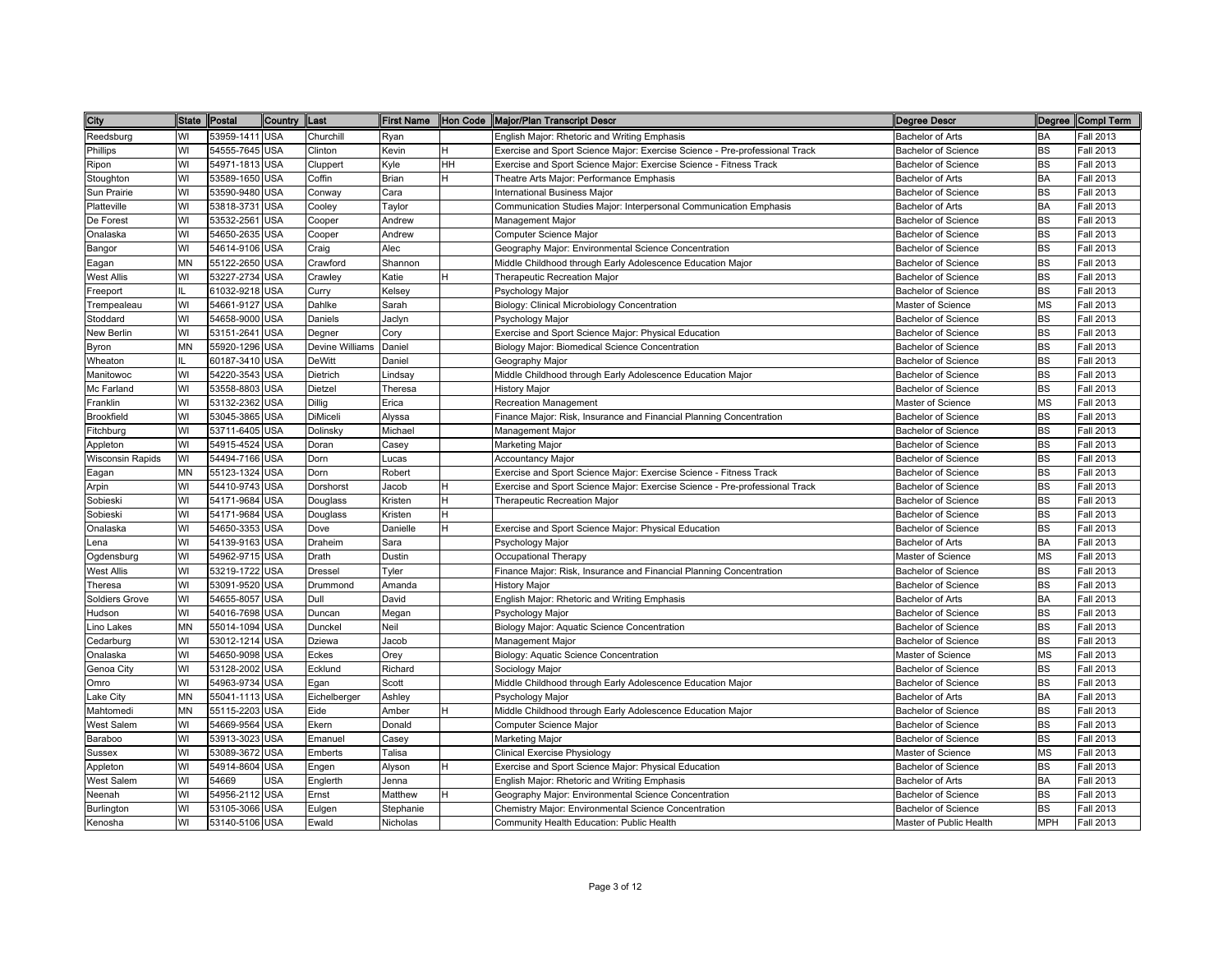| City                    |           | State Postal   | Country    | Last        |              |    | First Name  Hon Code  Major/Plan Transcript Descr                | <b>Degree Descr</b>        |           | Degree Compl Term |
|-------------------------|-----------|----------------|------------|-------------|--------------|----|------------------------------------------------------------------|----------------------------|-----------|-------------------|
| De Pere                 | WI        | 54115-7951     | <b>USA</b> | Fabich      | Sarah        | н  | Community Health Education Major                                 | Bachelor of Science        | <b>BS</b> | Fall 2013         |
| La Crosse               | WI        | 54601-3674     | <b>USA</b> | Fan         | Weihua       |    | Recreation Management                                            | Master of Science          | MS        | Fall 2013         |
| La Crosse               | WI        | 54601-4309 USA |            | Fargo       | Paul         |    | Finance Major                                                    | <b>Bachelor of Science</b> | <b>BS</b> | Fall 2013         |
| Middleton               | WI        | 53562-1970 USA |            | Farrell     | Meghan       | H  | Community Health Education Major                                 | <b>Bachelor of Science</b> | <b>BS</b> | Fall 2013         |
| Menasha                 | WI        | 54952-2134     | <b>USA</b> | Feagles     | Angela       |    | Biology Major: Cellular and Molecular Biology Concentration      | <b>Bachelor of Science</b> | <b>BS</b> | Fall 2013         |
| Kimberly                | WI        | 54136-2319 USA |            | Femal       | Chelsea      |    | Biology Major: Biomedical Science Concentration                  | <b>Bachelor of Science</b> | <b>BS</b> | Fall 2013         |
| Chaska                  | <b>MN</b> | 55318-2800     | <b>USA</b> | Fermanich   | Mackenzie    |    | Accountancy Major                                                | <b>Bachelor of Science</b> | <b>BS</b> | <b>Fall 2013</b>  |
| Green Bay               | WI        | 54303-6581     | <b>USA</b> | Fiest       | Cody         |    | Psychology Major                                                 | <b>Bachelor of Science</b> | <b>BS</b> | Fall 2013         |
| La Crosse               | WI        | 54601-3554     | <b>USA</b> | Finke       | Alexander    |    | Political Science Major                                          | <b>Bachelor of Science</b> | <b>BS</b> | Fall 2013         |
| <b>Howards Grove</b>    | WI        | 53083-1477     | <b>USA</b> | Finnell     | Ashlee       |    | <b>Biology Major</b>                                             | <b>Bachelor of Science</b> | <b>BS</b> | Fall 2013         |
| Faribault               | MN        | 55021-5029     | <b>USA</b> | Fitch-Braun | Virginia     |    | Psychology Major                                                 | <b>Bachelor of Science</b> | <b>BS</b> | Fall 2013         |
| Cadott                  | WI        | 54727-4700 USA |            | Foiles      | <b>Brent</b> |    | <b>Accountancy Major</b>                                         | <b>Bachelor of Science</b> | <b>BS</b> | Fall 2013         |
| Westby                  | WI        | 54667-8308 USA |            | Forde       | Joshua       |    | Computer Science Major                                           | <b>Bachelor of Science</b> | <b>BS</b> | Fall 2013         |
| Dodgeville              | WI        | 53533-2204     | <b>USA</b> | Forrest     | Emily        |    | International Business Major                                     | Bachelor of Science        | <b>BS</b> | Fall 2013         |
| La Crosse               | WI        | 54601-3013     | <b>USA</b> | Fosterling  | Cassidee     |    | Middle Childhood through Early Adolescence Education Major       | <b>Bachelor of Science</b> | <b>BS</b> | Fall 2013         |
| Nashotah                | WI        | 53058-9331     | <b>USA</b> | Francisco   | Emily        |    | Early Childhood through Middle Childhood Education Major         | <b>Bachelor of Science</b> | <b>BS</b> | Fall 2013         |
| Appleton                | WI        | 54914-1924     | <b>USA</b> | Frazier     | Kathryn      |    | Early Childhood through Middle Childhood Education Major         | <b>Bachelor of Science</b> | <b>BS</b> | Fall 2013         |
| Foley                   | <b>MN</b> | 56329-8725     | <b>USA</b> | Freudenberg | Laura        |    | <b>International Business Major</b>                              | <b>Bachelor of Science</b> | <b>BS</b> | Fall 2013         |
| Manitowoc               | WI        | 54220-3107     | <b>USA</b> | Funk        | Kyle         |    | Marketing Major                                                  | <b>Bachelor of Science</b> | <b>BS</b> | Fall 2013         |
| Bryant                  | WI        | 54418-9755     | <b>USA</b> | Gallenberg  | Kimberly     |    | Chemistry Major: ACS Certification                               | <b>Bachelor of Science</b> | <b>BS</b> | Fall 2013         |
| Hilbert                 | WI        | 54129-9548 USA |            | Gast        | <b>Brook</b> |    | <b>Mathematics Major</b>                                         | <b>Bachelor of Science</b> | <b>BS</b> | Fall 2013         |
| Racine                  | WI        | 53402-3876 USA |            | Gatzke      | Bryan        |    | Exercise and Sport Science: Human Performance                    | Master of Science          | MS        | Fall 2013         |
| <b>Wisconsin Rapids</b> | WI        | 54494-7765     | <b>USA</b> | Gauthier    | Katie        | н  | Early Childhood through Middle Childhood Education Major         | <b>Bachelor of Science</b> | <b>BS</b> | Fall 2013         |
| Houston                 | MN        | 55943-8233     | <b>USA</b> | Gavin       | Shannon      |    | <b>Biology Major</b>                                             | Bachelor of Science        | <b>BS</b> | <b>Fall 2013</b>  |
| Maple Grove             | MN        | 55369-8548 USA |            | Gawboy      | Allison      | Н  | Therapeutic Recreation Major                                     | Bachelor of Science        | <b>BS</b> | Fall 2013         |
| Genesee Depot           | WI        | 53127-0062     | <b>USA</b> | Gehrt       | Anders       | HH | Geography Major: Environmental Science Concentration             | <b>Bachelor of Science</b> | BS        | Fall 2013         |
| Oakdale                 | <b>MN</b> | 55128-5380     | <b>USA</b> | Geray       | Felicia      |    | <b>Accountancy Major</b>                                         | <b>Bachelor of Science</b> | <b>BS</b> | Fall 2013         |
| Wauwatosa               | WI        | 53222-4035     | <b>USA</b> | Gerlach     | Rachel       | HН | English Major: Rhetoric and Writing Emphasis                     | Bachelor of Arts           | BA        | Fall 2013         |
| Freedom                 | WI        | 54130-7543     | <b>USA</b> | Gonzalez    | Cristian     |    | Biology Major: Biomedical Science Concentration                  | <b>Bachelor of Science</b> | <b>BS</b> | Fall 2013         |
| La Crosse               | WI        | 54603-1521     | <b>USA</b> | Good        | Jeanna       |    | Archaeological Studies Major                                     | <b>Bachelor of Science</b> | <b>BS</b> | Fall 2013         |
| Sheboygan               | WI        | 53081-9403     | <b>USA</b> | Grandlic    | Elizabeth    |    | Middle Childhood through Early Adolescence Education Major       | <b>Bachelor of Science</b> | <b>BS</b> | Fall 2013         |
| Evansville              | WI        | 53536-8438     | <b>USA</b> | Gransee     | Adam         |    | <b>Economics Major</b>                                           | <b>Bachelor of Science</b> | <b>BS</b> | Fall 2013         |
| La Crosse               | WI        | 54601-6088     | <b>USA</b> | Gray        | William      |    | Biology: Aquatic Science Concentration                           | Master of Science          | <b>MS</b> | Fall 2013         |
| Rochester               | <b>MN</b> | 55902-1688 USA |            | Greden      | Lindsay      |    | Spanish Major                                                    | Bachelor of Arts           | BA        | Fall 2013         |
| Onalaska                | WI        | 54650-2333     | <b>USA</b> | Greene      | Diana        |    | Computer Science Major: Computer Engineering Technology Emphasis | <b>Bachelor of Science</b> | <b>BS</b> | Fall 2013         |
| Rosendale               | WI        | 54974-9631     | <b>USA</b> | Greiten     | Julie        |    | Middle Childhood through Early Adolescence Education Major       | <b>Bachelor of Science</b> | <b>BS</b> | Fall 2013         |
| Loyal                   | WI        | 54446-8429 USA |            | Gries       | Andrea       |    | Mathematics Major                                                | <b>Bachelor of Science</b> | <b>BS</b> | Fall 2013         |
| Oconomowoc              | WI        | 53066-5319 USA |            | Griese      | Brittany     | HH | Political Science Major                                          | Bachelor of Science        | <b>BS</b> | Fall 2013         |
| West Salem              | WI        | 54669-2002     | <b>USA</b> | Groth       | Lori         |    | Psychology Major                                                 | <b>Bachelor of Science</b> | <b>BS</b> | Fall 2013         |
| Sauk Centre             | <b>MN</b> | 56378-1536 USA |            | Gruber      | Jill         |    | Clinical Exercise Physiology                                     | Master of Science          | <b>MS</b> | Fall 2013         |
| Bloomer                 | WI        | 54724-4719 USA |            | Gumness     | vdia         |    | Early Childhood through Middle Childhood Education Major         | <b>Bachelor of Science</b> | <b>BS</b> | Fall 2013         |
| Onalaska                | WI        | 54650-9778     | <b>USA</b> | Gunderson   | Katie        |    | Psychology Major                                                 | <b>Bachelor of Science</b> | <b>BS</b> | Fall 2013         |
| Tomahawk                | WI        | 54487-1910 USA |            | Gustafson   | Maxine       |    | Biology Major: Biomedical Science Concentration                  | <b>Bachelor of Science</b> | <b>BS</b> | Fall 2013         |
| Middleton               | WI        | 53562-1722     | <b>USA</b> | Hacker      | Emily        | н  | Early Childhood through Middle Childhood Education Major         | <b>Bachelor of Science</b> | <b>BS</b> | Fall 2013         |
| Eau Claire              | WI        | 54703-5759 USA |            | Hahn        | Paul         |    | Marketing Major                                                  | <b>Bachelor of Science</b> | <b>BS</b> | Fall 2013         |
| Rochelle                | IL.       | 61068-1945 USA |            | Hall        | Amanda       |    | Sociology Major                                                  | Bachelor of Arts           | BA        | Fall 2013         |
| Schofield               | WI        | 54476-5049 USA |            | Hall        | Kevin        |    | Management Major                                                 | Bachelor of Science        | <b>BS</b> | Fall 2013         |
| Marathon                | WI        | 54448-0483     | <b>USA</b> | Hanke       | Ashley       |    | Music Major: Piano Pedagogy Emphasis                             | Bachelor of Science        | BS        | Fall 2013         |
| Hartford                | WI        | 53027-8813 USA |            | Hanrahan    | Jordan       | н  | Biology Major: Biomedical Science Concentration                  | Bachelor of Science        | <b>BS</b> | Fall 2013         |
| North Prairie           | WI        | 53153-9791 USA |            | Hansen      | Cody         |    | <b>Biology Major</b>                                             | <b>Bachelor of Science</b> | <b>BS</b> | <b>Fall 2013</b>  |
|                         |           |                |            |             |              |    |                                                                  |                            |           |                   |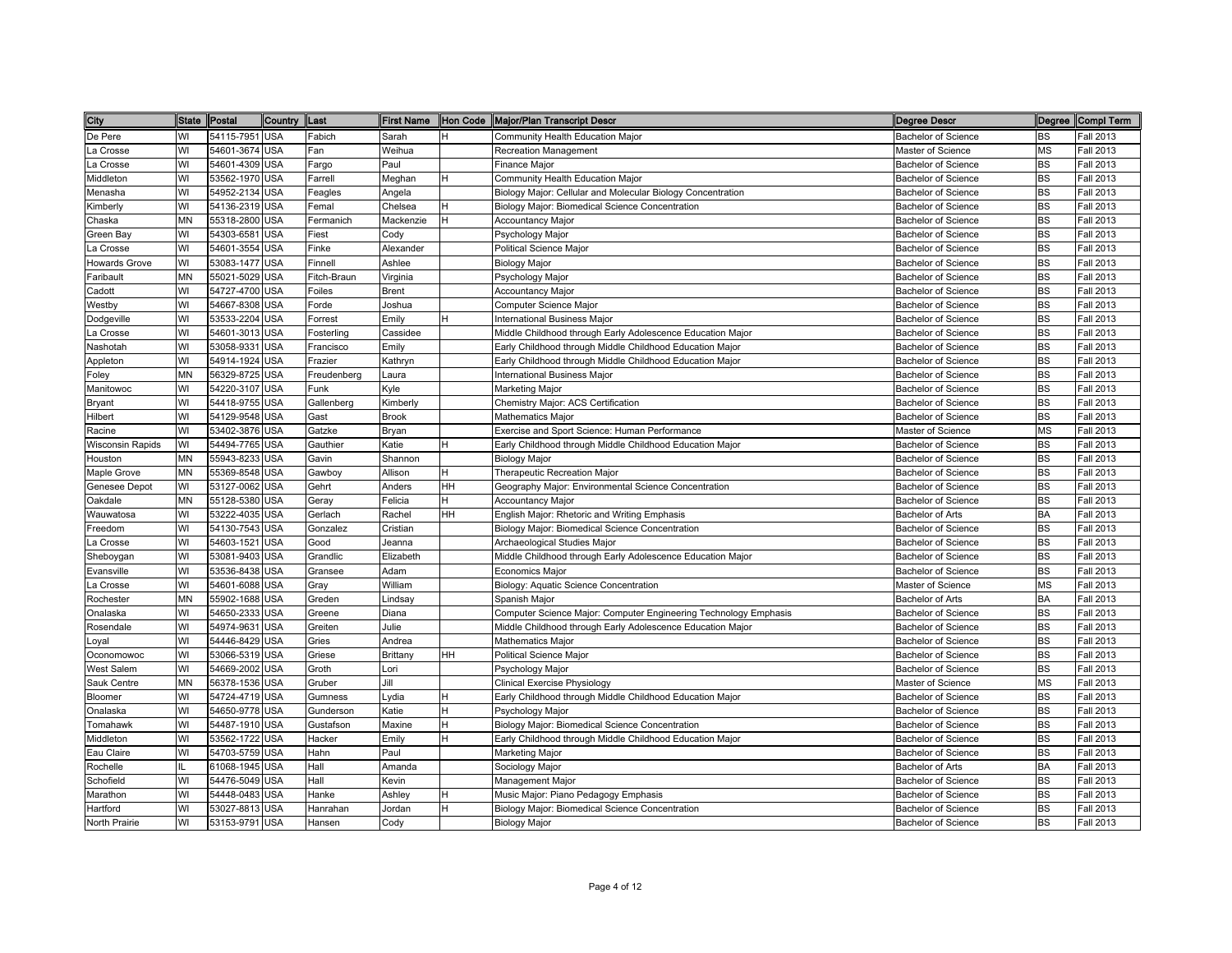| City              | State Postal |                | Country    | Last      |                 |    | First Name   Hon Code   Major/Plan Transcript Descr                        | Degree Descr               |             | Degree Compl Term |
|-------------------|--------------|----------------|------------|-----------|-----------------|----|----------------------------------------------------------------------------|----------------------------|-------------|-------------------|
| Washington Island | WI           | 54246-9015 USA |            | Hansen    | Mary            |    | School Health Education Major                                              | <b>Bachelor of Science</b> | <b>BS</b>   | <b>Fall 2013</b>  |
| Buffalo           | MΝ           | 55313-3717 USA |            | Hanson    | Samantha        |    | Psychology Major                                                           | <b>Bachelor of Science</b> | <b>BS</b>   | Fall 2013         |
| Woodbury          | ΜN           | 55125-3532 USA |            | Harelstad | Dana            | HH | Psychology Major                                                           | <b>Bachelor of Science</b> | <b>BS</b>   | <b>Fall 2013</b>  |
| Mukwonago         | WI           | 53149-9541     | <b>USA</b> | Harr      | Emily           | HH | Biology Major                                                              | Bachelor of Science        | BS          | Fall 2013         |
| La Crosse         | WI           | 54601-8417 USA |            | Harris    | Benjamin        |    | <b>Political Science Major</b>                                             | Bachelor of Arts           | <b>BA</b>   | Fall 2013         |
| _ancaster         | WI           | 53813-9544 USA |            | Hartline  | Laura           |    | <b>Professional Development</b>                                            | Master of Educ - Prof Dev  | <b>MEPD</b> | <b>Fall 2013</b>  |
| Hokah             | MN           | 55941-6501     | <b>USA</b> | Hauser    | Kerrie          |    | Geography Major: Environmental Science Concentration                       | <b>Bachelor of Science</b> | <b>BS</b>   | Fall 2013         |
| Tomah             | WI           | 54660-2710 USA |            | Haye      | Teigen          | н  | Middle Childhood through Early Adolescence Education Major                 | <b>Bachelor of Science</b> | <b>BS</b>   | <b>Fall 2013</b>  |
| Burlington        | WI           | 53105-1066 USA |            | Heck      | Tyler           |    | Middle Childhood through Early Adolescence Education Major                 | <b>Bachelor of Science</b> | <b>BS</b>   | <b>Fall 2013</b>  |
| Madison           | WI           | 53711-4117 USA |            | Hedges    | Alden           |    | Music Major: Theory Emphasis                                               | Bachelor of Arts           | <b>BA</b>   | Fall 2013         |
| Neenah            | WI           | 54956-6807 USA |            | Heemstra  | Whitney         | H  | Therapeutic Recreation Major                                               | <b>Bachelor of Science</b> | <b>BS</b>   | <b>Fall 2013</b>  |
| Merrill           | WI           | 54452-7794 USA |            | Hein      | Joshua          | H  | Exercise and Sport Science Major: Physical Education                       | <b>Bachelor of Science</b> | <b>BS</b>   | <b>Fall 2013</b>  |
| Appleton          | WI           | 54914-1331 USA |            | Heinritz  | Andrew          | н  | Microbiology Major                                                         | <b>Bachelor of Science</b> | <b>BS</b>   | <b>Fall 2013</b>  |
| Holmen            | WI           | 54636-9058 USA |            | Heintz    | Chelsey         |    | Art Major                                                                  | Bachelor of Arts           | <b>BA</b>   | <b>Fall 2013</b>  |
| Orfordville       | WI           | 53576-9520 USA |            | Heller    | Melissa         |    | Theatre Arts Major: Stage Management Emphasis                              | <b>Bachelor of Science</b> | <b>BS</b>   | <b>Fall 2013</b>  |
| Waukesha          | WI           | 53189-9553 USA |            | Herdeman  | Benjamin        |    | Recreation Management Major                                                | <b>Bachelor of Science</b> | <b>BS</b>   | Fall 2013         |
| Marshfield        | WI           | 54449-5605 USA |            | Herman    | Craig           |    | Biology: Cellular and Molecular Biology Concentration                      | Master of Science          | <b>MS</b>   | Fall 2013         |
| La Crosse         | WI           | 54601-6058 USA |            | Herrmann  | Ginger          |    | Early Childhood through Middle Childhood Education Major                   | Bachelor of Science        | <b>BS</b>   | <b>Fall 2013</b>  |
| <b>West Salem</b> | WI           | 54669-1263 USA |            | Hetland   | Emmylou         | H  | <b>Biology Major</b>                                                       | <b>Bachelor of Science</b> | <b>BS</b>   | <b>Fall 2013</b>  |
| Chicago           | IL           | 60640-7114 USA |            | Hilfiker  | Michael         |    | <b>Economics Major</b>                                                     | <b>Bachelor of Science</b> | <b>BS</b>   | <b>Fall 2013</b>  |
| Walworth          | WI           | 53184-5847 USA |            | Hill      | Ethan           |    | Exercise and Sport Science Major: Exercise Science - Fitness Track         | <b>Bachelor of Science</b> | <b>BS</b>   | <b>Fall 2013</b>  |
| Monroe            | WI           | 53566-9164 USA |            | Hill      | Melissa         |    | Microbiology Major: Biomedical Concentration                               | <b>Bachelor of Science</b> | <b>BS</b>   | Fall 2013         |
| Cross Plains      | WI           | 53528-9587 USA |            | Hlavacka  | Melissa         | HH | Middle Childhood through Early Adolescence Education Major                 | <b>Bachelor of Science</b> | <b>BS</b>   | Fall 2013         |
| Plover            | WI           | 54467-3241 USA |            | Hodgson   | <b>Brittney</b> |    | Social Studies Major (Broad Field Option B)                                | <b>Bachelor of Science</b> | <b>BS</b>   | <b>Fall 2013</b>  |
| Eau Claire        | WI           | 54703-0612 USA |            | Holman    | Kaylene         |    | Occupational Therapy                                                       | Master of Science          | <b>MS</b>   | <b>Fall 2013</b>  |
| Oconomowoc        | WI           | 53066-2629 USA |            | Holsen    | Matthew         |    | Psychology Major                                                           | Bachelor of Science        | <b>BS</b>   | <b>Fall 2013</b>  |
| Austin            | MN           | 55912-3531     | <b>USA</b> | Holtorf   | Brandon         |    | Computer Science Major                                                     | Bachelor of Science        | <b>BS</b>   | Fall 2013         |
| Eau Claire        | WI           | 54701-9232 USA |            | Hougen    | Henry           |    | Physics Major: Biomedical Concentration                                    | <b>Bachelor of Science</b> | <b>BS</b>   | Fall 2013         |
| Mason             | WI           | 54856-8441     | <b>USA</b> | Hudson    | Olivia          | HH | Exercise and Sport Science Major: Physical Education                       | <b>Bachelor of Science</b> | <b>BS</b>   | Fall 2013         |
| Excelsior         | MN           | 55331-8479 USA |            | Hugo      | Samuel          |    | <b>Accountancy Major</b>                                                   | <b>Bachelor of Science</b> | <b>BS</b>   | <b>Fall 2013</b>  |
| Reedsburg         | WI           | 53959-9501     | <b>USA</b> | Huinker   | Justin          |    | Biology Major: Biomedical Science Concentration                            | <b>Bachelor of Science</b> | <b>BS</b>   | <b>Fall 2013</b>  |
| Eden Prairie      | MN           | 55347-3169 USA |            | Hulsebus  | Aaron           |    | Psychology Major                                                           | <b>Bachelor of Science</b> | <b>BS</b>   | <b>Fall 2013</b>  |
| Oak Creek         | WI           | 53154-3481     | <b>USA</b> | Hundseder | David           |    | Music Major: Performance Emphasis                                          | <b>Bachelor of Science</b> | <b>BS</b>   | <b>Fall 2013</b>  |
| Onalaska          | WI           | 54650-2123 USA |            | Hunter    | Carol           |    | <b>Professional Development</b>                                            | Master of Educ - Prof Dev  | <b>MEPD</b> | <b>Fall 2013</b>  |
| Prairie du Chien  | WI           | 53821-1015 USA |            | Huser     | Mark            |    | <b>Economics Major</b>                                                     | <b>Bachelor of Science</b> | BS          | Fall 2013         |
| a Crosse          | WI           | 54601-3741 USA |            | Hutchins  | Lauren          |    | Occupational Therapy                                                       | Master of Science          | <b>MS</b>   | <b>Fall 2013</b>  |
| Ettrick           | WI           | 54627-9325 USA |            | Hynes     | Hilary          |    | <b>Accountancy Major</b>                                                   | <b>Bachelor of Science</b> | <b>BS</b>   | <b>Fall 2013</b>  |
| Green Bay         | WI           | 54304-3244 USA |            | Hyska     | Elizabeth       |    | Spanish Major                                                              | Bachelor of Arts           | <b>BA</b>   | <b>Fall 2013</b>  |
| Onalaska          | WI           | 54650-7023 USA |            | Ismail    | Abir            |    | Professional Development                                                   | Master of Educ - Prof Dev  | <b>MEPD</b> | <b>Fall 2013</b>  |
| Austin            | MN           | 55912-6247 USA |            | lverson   | Kristine        |    | Theatre Arts Major: Design / Technical Emphasis                            | <b>Bachelor of Science</b> | <b>BS</b>   | Fall 2013         |
| Mellen            | WI           | 54546-9237     | <b>USA</b> | Jaeger    | Jessica         | HH | Accountancy Major                                                          | <b>Bachelor of Science</b> | <b>BS</b>   | Fall 2013         |
| Birnamwood        | WI           | 54414-9644 USA |            | Jensen    | Megan           | HH | Art Major                                                                  | <b>Bachelor of Science</b> | <b>BS</b>   | <b>Fall 2013</b>  |
| Atlanta           | GA           | 30329-6500 USA |            | Jiang     | Yahui           |    | Finance Major                                                              | <b>Bachelor of Science</b> | <b>BS</b>   | <b>Fall 2013</b>  |
| La Crosse         | WI           | 54601-5600 USA |            | Johnson   | Alicia          |    | Psychology Major                                                           | <b>Bachelor of Science</b> | <b>BS</b>   | <b>Fall 2013</b>  |
| Waukesha          | WI           | 53189-9378 USA |            | Johnson   | Dayna           |    | Psychology Major                                                           | Bachelor of Science        | <b>BS</b>   | Fall 2013         |
| La Crosse         | WI           | 54601-2535 USA |            | Johnson   | Elaine          | н  | Communication Studies Major: Advocacy and Communication Criticism Emphasis | Bachelor of Arts           | <b>BA</b>   | Fall 2013         |
| Mukwonago         | WI           | 53149-1462 USA |            | Johnson   | Kathryn         |    | Political Science Major                                                    | Bachelor of Arts           | <b>BA</b>   | <b>Fall 2013</b>  |
| Oshkosh           | WI           | 54904-9745 USA |            | Jones     | Christopher     |    | Exercise and Sport Science: Physical Education Teaching                    | Master of Science          | MS          | <b>Fall 2013</b>  |
| Apple Valley      | MΝ           | 55124-6897 USA |            | Jones     | Elizabeth       |    | Occupational Therapy                                                       | Master of Science          | <b>MS</b>   | <b>Fall 2013</b>  |
| Norwalk           | WI           | 54648-8237 USA |            | Jordan    | Deanna          | H  | Middle Childhood through Early Adolescence Education Major                 | <b>Bachelor of Science</b> | <b>BS</b>   | <b>Fall 2013</b>  |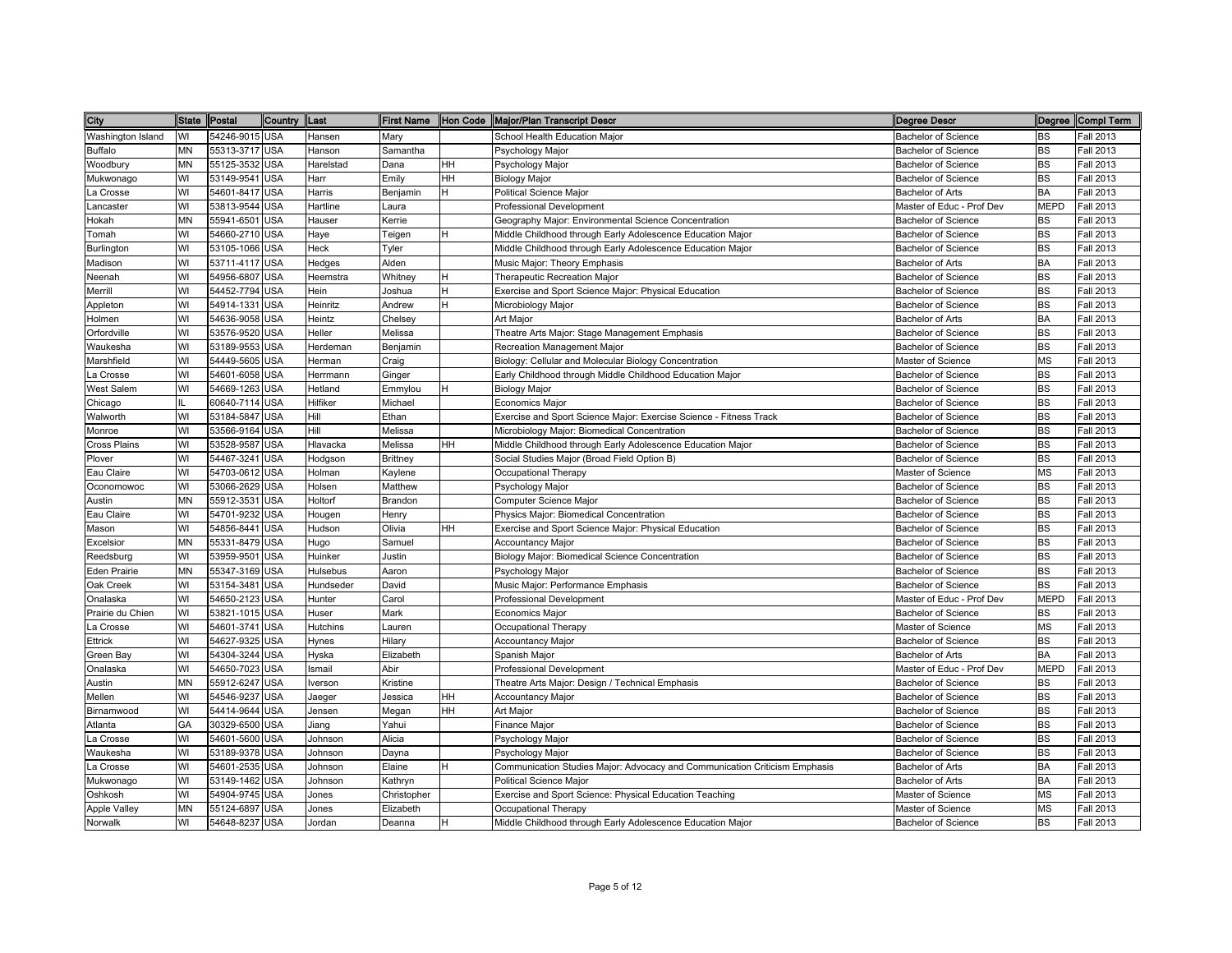| City                    |           | State Postal   | Country    | Last       |                 |    | First Name  Hon Code  Major/Plan Transcript Descr                                   | <b>Degree Descr</b>            |             | Degree Compl Term |
|-------------------------|-----------|----------------|------------|------------|-----------------|----|-------------------------------------------------------------------------------------|--------------------------------|-------------|-------------------|
| Onalaska                | WI        | 54650-8800 USA |            | Joseph     | Kyle            |    | Management Major                                                                    | Bachelor of Science            | <b>BS</b>   | Fall 2013         |
| La Crosse               | WI        | 54601-7298 USA |            | Joslin     | Courtney        |    | Communication Studies Major: Organizational and Professional Communication Emphasis | <b>Bachelor of Science</b>     | BS          | Fall 2013         |
| Hammond                 | WI        | 54015-5417 USA |            | Juen       | Anthony         |    | Communication Studies Major: Interpersonal Communication Emphasis                   | <b>Bachelor of Science</b>     | <b>BS</b>   | Fall 2013         |
| Ettrick                 | WI        | 54627-9111     | <b>USA</b> | Juszczak   | Nicholas        |    | Computer Science Major                                                              | <b>Bachelor of Science</b>     | <b>BS</b>   | Fall 2013         |
| <b>Wisconsin Dells</b>  | WI        | 53965-8403     | <b>USA</b> | Kahler     | Cassandra       |    | School Health Education Major                                                       | <b>Bachelor of Science</b>     | <b>BS</b>   | Fall 2013         |
| Hudson                  | WI        | 54016-8137     | <b>USA</b> | Kaisersatt | Joseph          |    | Clinical Exercise Physiology                                                        | Master of Science              | <b>MS</b>   | <b>Fall 2013</b>  |
| Berlin                  | WI        | 54923-0133     | <b>USA</b> | Kalupa     | Julie           | HH | Biology Major: Biomedical Science Concentration                                     | <b>Bachelor of Science</b>     | <b>BS</b>   | <b>Fall 2013</b>  |
| Sussex                  | WI        | 53089-1165     | <b>USA</b> | Kamoske    | Sara            | HH | Mathematics Education Major                                                         | <b>Bachelor of Science</b>     | <b>BS</b>   | Fall 2013         |
| Bangor                  | WI        | 54614-8823     | <b>USA</b> | Kapanke    | Jessica         |    | Middle Childhood through Early Adolescence Education Major                          | <b>Bachelor of Science</b>     | <b>BS</b>   | Fall 2013         |
| Maplewood               | <b>MN</b> | 55117-2474     | <b>USA</b> | Kathman    | Nicole          | HH | <b>Public Administration Major</b>                                                  | Bachelor of Arts               | <b>BA</b>   | Fall 2013         |
| La Crosse               | WI        | 54601-3539     | <b>USA</b> | Keefe      | Katie           |    | Communication Studies Major: Organizational and Professional Communication Emphasis | <b>Bachelor of Science</b>     | <b>BS</b>   | Fall 2013         |
| Antigo                  | WI        | 54409-2448 USA |            | Kegler     | Jenna           |    | Exercise and Sport Science Major: Exercise Science - Pre-professional Track         | <b>Bachelor of Science</b>     | <b>BS</b>   | Fall 2013         |
| Mendota Heights         | MN        | 55120-2604     | <b>USA</b> | Keithahn   | Michael         |    | Marketing Major                                                                     | Bachelor of Science            | <b>BS</b>   | Fall 2013         |
| Onalaska                | WI        | 54650-2475 USA |            | Kellner    | Aurora          |    | Communication Studies Major: Interpersonal Communication Emphasis                   | Bachelor of Science            | <b>BS</b>   | Fall 2013         |
| Wilton                  | WI        | 54670-6140 USA |            | Kelly      | <b>Bradley</b>  |    | Social Studies Major (Broad Field Option B)                                         | <b>Bachelor of Science</b>     | <b>BS</b>   | Fall 2013         |
| Appleton                | WI        | 54914-2709     | <b>USA</b> | Kelpinski  | Casey           |    | Psychology Major                                                                    | <b>Bachelor of Science</b>     | <b>BS</b>   | Fall 2013         |
| Oshkosh                 | WI        | 54901-1633     | <b>USA</b> | Kerswill   | Stephanie       | HH | Mathematics Major                                                                   | <b>Bachelor of Science</b>     | <b>BS</b>   | Fall 2013         |
| Genoa City              | WI        | 53128-1126     | <b>USA</b> | Kiefer     | Jacob           |    | Social Studies Education Major (Broad Field Option B)                               | <b>Bachelor of Science</b>     | <b>BS</b>   | Fall 2013         |
| Verona                  | WI        | 53593-9435     | <b>USA</b> | Kitzman    | Tessa           |    | Psychology Major                                                                    | <b>Bachelor of Science</b>     | <b>BS</b>   | Fall 2013         |
| West Salem              | WI        | 54669-9141     | <b>USA</b> | Kjos       | Azjja           |    | Middle Childhood through Early Adolescence Education Major                          | <b>Bachelor of Science</b>     | <b>BS</b>   | Fall 2013         |
| Lake City               | <b>MN</b> | 55041-3040 USA |            | Klein      | Nicole          |    | Therapeutic Recreation Major                                                        | <b>Bachelor of Science</b>     | <b>BS</b>   | Fall 2013         |
| La Crosse               | WI        | 54601-6407     | <b>USA</b> | Kleparski  | Tegan           | н  | <b>Accountancy Major</b>                                                            | <b>Bachelor of Science</b>     | <b>BS</b>   | Fall 2013         |
| Mosinee                 | WI        | 54455-9779 USA |            | Klimek     | Chelsey         | н  | <b>Biology Major</b>                                                                | <b>Bachelor of Science</b>     | <b>BS</b>   | Fall 2013         |
| Spring Green            | WI        | 53588-9002     | <b>USA</b> | Klusendorf | Joellyn         |    | Management Major                                                                    | Bachelor of Science            | <b>BS</b>   | <b>Fall 2013</b>  |
| Onalaska                | WI        | 54650-3459 USA |            | Knower     | Katherine       |    | Psychology Major                                                                    | Bachelor of Science            | <b>BS</b>   | Fall 2013         |
| Kendall                 | WI        | 54638-8606     | <b>USA</b> | Kobel      | Sheri           |    | <b>Special Education</b>                                                            | Master of Science in Education | <b>MSED</b> | Fall 2013         |
| <b>Cross Plains</b>     | WI        | 53528-9567     | <b>USA</b> | Koenig     | Casey           |    | Communication Studies Major: Organizational and Professional Communication Emphasis | <b>Bachelor of Science</b>     | <b>BS</b>   | Fall 2013         |
| Okauchee                | WI        | 53069-9754     | <b>USA</b> | Kohl       | Jordan          |    | Management Major                                                                    | Bachelor of Science            | <b>BS</b>   | Fall 2013         |
| Pecatonica              |           | 61063-931      | <b>USA</b> | Koning     | <b>Brittani</b> |    | Psychology Major                                                                    | Bachelor of Arts               | <b>BA</b>   | Fall 2013         |
| Wrightstown             | WI        | 54180-1028     | <b>USA</b> | Kosch      | Jonathan        |    | Mathematics Major: Statistics Emphasis                                              | <b>Bachelor of Science</b>     | <b>BS</b>   | Fall 2013         |
| Rochester               | <b>MN</b> | 55901-3798     | <b>USA</b> | Kranz      | Kirsten         |    | Occupational Therapy                                                                | Master of Science              | <b>MS</b>   | Fall 2013         |
| Silver Lake             | WI        | 53170-1547     | <b>USA</b> | Krause     | Amanda          |    | Professional Development                                                            | Master of Educ - Prof Dev      | <b>MEPD</b> | <b>Fall 2013</b>  |
| Tomah                   | WI        | 54660-6526     | <b>USA</b> | Kress      | Katie           |    | Psychology Major                                                                    | <b>Bachelor of Science</b>     | <b>BS</b>   | Fall 2013         |
| Reedsburg               | WI        | 53959-1105 USA |            | Kroon      | Amanda          |    | <b>Biology Major</b>                                                                | <b>Bachelor of Science</b>     | <b>BS</b>   | Fall 2013         |
| New Berlin              | WI        | 53151-7490     | <b>USA</b> | Kuether    | Kelly           |    | Occupational Therapy                                                                | Master of Science              | <b>MS</b>   | Fall 2013         |
| Seoul                   |           | 139756         | KOR        | Kwon       | Kangmi          |    | nternational Business Major                                                         | <b>Bachelor of Science</b>     | <b>BS</b>   | Fall 2013         |
| Prairie du Sac          | WI        | 53578-1310 USA |            | Ladsten    | Laura           |    | nternational Business Major                                                         | <b>Bachelor of Science</b>     | <b>BS</b>   | Fall 2013         |
| <b>Wisconsin Rapids</b> | WI        | 54494-9719 USA |            | Larsen     | Abby            |    | Psychology Major                                                                    | Bachelor of Science            | <b>BS</b>   | Fall 2013         |
| Greenfield              | WI        | 53228-2533     | <b>USA</b> | Larson     | Caitlin         |    | Archaeological Studies Major                                                        | Bachelor of Science            | <b>BS</b>   | Fall 2013         |
| Brodhead                | WI        | 53520-1311     | <b>USA</b> | Lederman   | <b>Brooke</b>   | HН | Middle Childhood through Early Adolescence Education Major                          | <b>Bachelor of Science</b>     | <b>BS</b>   | Fall 2013         |
| Union Grove             | WI        | 53182-951      | <b>USA</b> | Lee        | Jordan          |    | Marketing Major                                                                     | <b>Bachelor of Science</b>     | <b>BS</b>   | Fall 2013         |
| Weston                  | WI        | 54476-4739     | <b>USA</b> | Legro      | Tyler           |    | Biology Major: Biomedical Science Concentration                                     | <b>Bachelor of Science</b>     | <b>BS</b>   | Fall 2013         |
| Appleton                | WI        | 54914-3725     | <b>USA</b> | Leigl      | lan             | н  | Finance Major                                                                       | <b>Bachelor of Science</b>     | <b>BS</b>   | Fall 2013         |
| Highwood                | IL        | 60040-1026     | <b>USA</b> | Li         | Yuancheng       |    | Finance Major                                                                       | <b>Bachelor of Science</b>     | <b>BS</b>   | Fall 2013         |
| La Crosse               | WI        | 54601-3674     | <b>USA</b> | Li         | Yuexing         |    | Finance Major                                                                       | <b>Bachelor of Science</b>     | <b>BS</b>   | Fall 2013         |
| <b>Brown Deer</b>       | WI        | 53223-2332     | <b>USA</b> | Lillie     | Kristin         | HH | Therapeutic Recreation Major                                                        | <b>Bachelor of Science</b>     | <b>BS</b>   | Fall 2013         |
| Delafield               | WI        | 53018-2406 USA |            | Littmann   | Justin          |    | Philosophy Major                                                                    | <b>Bachelor of Science</b>     | <b>BS</b>   | Fall 2013         |
| West Salem              | WI        | 54669-9002     | <b>USA</b> | Locante    | Julia           |    | Psychology Major                                                                    | Bachelor of Science            | BS          | Fall 2013         |
| Wausau                  | WI        | 54401-9276 USA |            | Loew       | Rebecca         |    | Archaeological Studies Major                                                        | Bachelor of Arts               | BA          | Fall 2013         |
| Lake Geneva             | WI        | 53147-3596 USA |            | Lois       | Christopher     |    | <b>Biology Education Major</b>                                                      | <b>Bachelor of Science</b>     | <b>BS</b>   | <b>Fall 2013</b>  |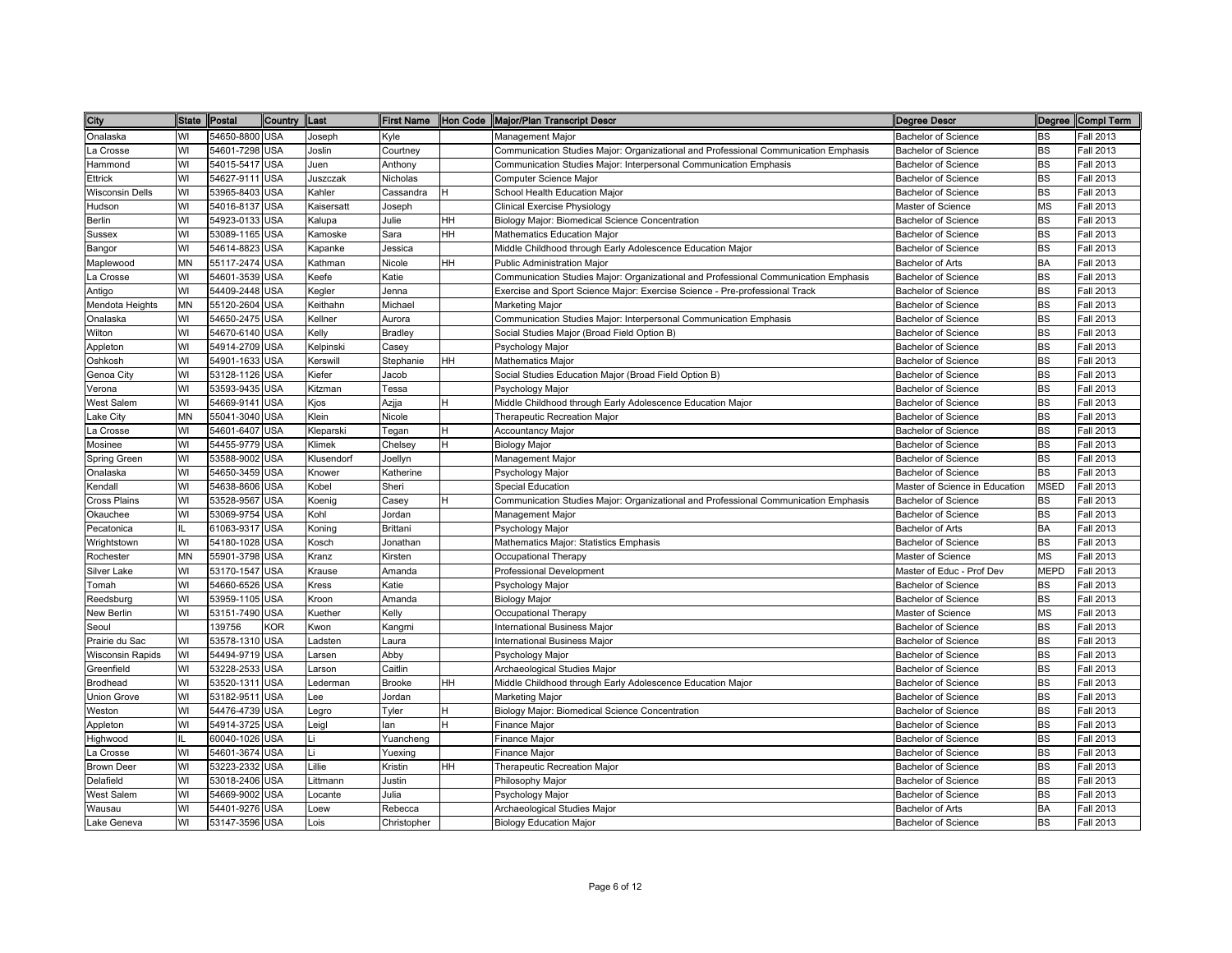| City            | State Postal |                | Country Last |                 |               |   | First Name  Hon Code  Major/Plan Transcript Descr                                   | <b>Degree Descr</b>        |             | Degree Compl Term |
|-----------------|--------------|----------------|--------------|-----------------|---------------|---|-------------------------------------------------------------------------------------|----------------------------|-------------|-------------------|
| Waukesha        | WI           | 53188-3261 USA |              | Lomeli          | Nicole        | H | Psychology Major                                                                    | <b>Bachelor of Arts</b>    | BA          | <b>Fall 2013</b>  |
| La Crosse       | WI           | 54603-2187 USA |              | Lorenz          | William       |   | Mathematics Education Major                                                         | Bachelor of Science        | BS          | Fall 2013         |
| Browntown       | WI           | 53522-9765 USA |              | Luhman          | Jordan        |   | Communication Studies Major: Organizational and Professional Communication Emphasis | <b>Bachelor of Science</b> | <b>BS</b>   | Fall 2013         |
| /erona          | WI           | 53593-8153 USA |              | und-            | Tressa        | H | Communication Studies Major: Organizational and Professional Communication Emphasis | <b>Bachelor of Science</b> | <b>BS</b>   | Fall 2013         |
| Mauston         | WI           | 53948-9744 USA |              | _ynch           | Ashley        |   | Mathematics Major: Education Emphasis                                               | <b>Bachelor of Science</b> | <b>BS</b>   | Fall 2013         |
| De Pere         | WI           | 54115-3362 USA |              | Lyon            | Ellen         |   | Clinical Exercise Physiology                                                        | Master of Science          | <b>MS</b>   | Fall 2013         |
| Crystal Lake    | IL           | 60014-6546 USA |              | MacDonald       | Griffith      | H | Finance Major: Risk, Insurance and Financial Planning Concentration                 | <b>Bachelor of Science</b> | <b>BS</b>   | <b>Fall 2013</b>  |
| De Forest       | WI           | 53532-1455 USA |              | Maerz           | Lance         |   | <b>Clinical Exercise Physiology</b>                                                 | Master of Science          | <b>MS</b>   | Fall 2013         |
| Watertown       | WI           | 53098-1219 USA |              | Magnuson        | Chad          |   | Sociology Major                                                                     | <b>Bachelor of Science</b> | <b>BS</b>   | Fall 2013         |
| Pardeeville     | WI           | 53954-9209 USA |              | Mahlum          | Molly         | H | Middle Childhood through Early Adolescence Education Major                          | Bachelor of Science        | <b>BS</b>   | Fall 2013         |
| Cross Plains    | WI           | 53528-9730 USA |              | Maier           | Randall       |   | Management Major                                                                    | Bachelor of Science        | <b>BS</b>   | Fall 2013         |
| Janesville      | MN           | 56048-1804 USA |              | Malterer        | Katherine     |   | <b>Clinical Exercise Physiology</b>                                                 | Master of Science          | <b>MS</b>   | <b>Fall 2013</b>  |
| New Lisbon      | WI           | 53950-1004 USA |              | Marden          | Nicholas      |   | Finance Major                                                                       | <b>Bachelor of Science</b> | <b>BS</b>   | Fall 2013         |
| Oshkosh         | WI           | 54904-9389 USA |              | Marek           | Joseph        |   | Biology Major: Biomedical Science Concentration                                     | Bachelor of Science        | <b>BS</b>   | Fall 2013         |
| Nestfield       | WI           | 53964-8463 USA |              | Marotz          | Emily         |   | Communication Studies Major: Broadcast and Digital Media Emphasis                   | Bachelor of Science        | <b>BS</b>   | Fall 2013         |
| Rockford        |              | 61107-5504 USA |              | Martin          | Chase         |   | Psychology Major                                                                    | <b>Bachelor of Science</b> | <b>BS</b>   | Fall 2013         |
| Onalaska        | WI           | 54650-8709 USA |              | Martin          | Christiana    |   | <b>Professional Development</b>                                                     | Master of Educ - Prof Dev  | <b>MEPD</b> | Fall 2013         |
| Marshall        | WI           | 53559-8714 USA |              | Martin          | Garret        | H | Communication Studies Major: Interpersonal Communication Emphasis                   | <b>Bachelor of Science</b> | <b>BS</b>   | Fall 2013         |
| Coleman         | WI           | 54112-9586 USA |              | <b>Mataitis</b> | Laura         |   | <b>Marketing Major</b>                                                              | <b>Bachelor of Science</b> | <b>BS</b>   | Fall 2013         |
| Green Bay       | WI           | 54313-1364 USA |              | Matthews        | Robert        |   | Mathematics Major: Education Emphasis                                               | Bachelor of Science        | <b>BS</b>   | Fall 2013         |
| Port Washington | WI           | 53074-2085 USA |              | May             | Amanda        |   | <b>Biology Major</b>                                                                | Bachelor of Science        | <b>BS</b>   | Fall 2013         |
| Eden            | WI           | 53019          | <b>USA</b>   | Mayer           | William       |   | Sociology Major                                                                     | <b>Bachelor of Science</b> | <b>BS</b>   | Fall 2013         |
| Whitefish Bay   | WI           | 53217-5512 USA |              | McCann          | Ryan          | H | <b>Nutrition Minor</b>                                                              | <b>Bachelor of Science</b> | <b>BS</b>   | Fall 2013         |
| Whitefish Bay   | WI           | 53217-5512 USA |              | McCann          | Ryan          | H | Exercise and Sport Science Major: Exercise Science - Pre-professional Track         | Bachelor of Science        | <b>BS</b>   | Fall 2013         |
| Racine          | WI           | 53402-2234 USA |              | McCarthy        | Ashley        | н | <b>Accountancy Major</b>                                                            | Bachelor of Science        | <b>BS</b>   | Fall 2013         |
| Bloomington     | ΜN           | 55438-2047 USA |              | McCarthy        | Katie         |   | <b>Biology Major</b>                                                                | <b>Bachelor of Science</b> | <b>BS</b>   | Fall 2013         |
| Middleton       | WI           | 53562-3658 USA |              | McHugh          | Emily         |   | Occupational Therapy                                                                | Master of Science          | <b>MS</b>   | Fall 2013         |
| a Crosse        | WI           | 54601-4258 USA |              | McMahon         | Jennifer      | H | Spanish Education Major (Early Childhood - Adolescence)                             | <b>Bachelor of Science</b> | <b>BS</b>   | Fall 2013         |
| Wind Lake       | WI           | 53185-2013 USA |              | McMahon         | Nicole        |   | Psychology Major                                                                    | <b>Bachelor of Science</b> | <b>BS</b>   | Fall 2013         |
| Eau Claire      | WI           | 54703-5994 USA |              | McRae           | Ryan          |   | Sociology Major                                                                     | Bachelor of Science        | <b>BS</b>   | Fall 2013         |
| Tomah           | WI           | 54660-6696 USA |              | Meeusen         | Michael       |   | Communication Studies Major: Interpersonal Communication Emphasis                   | <b>Bachelor of Science</b> | <b>BS</b>   | Fall 2013         |
| Manitowoc       | WI           | 54220-3343 USA |              | Meihsner        | John          |   | Biology Major: Cellular and Molecular Biology Concentration                         | <b>Bachelor of Science</b> | <b>BS</b>   | Fall 2013         |
| Burlington      | WI           | 53105-9449 USA |              | Meisner         | Andrew        |   | Chemistry Major: ACS Certification                                                  | Bachelor of Science        | <b>BS</b>   | Fall 2013         |
| La Crosse       | WI           | 54601-2934 USA |              | Mellor          | Jessica       |   | Exercise and Sport Science Major: Physical Education                                | Bachelor of Science        | <b>BS</b>   | Fall 2013         |
| Wilton          | WI           | 54670-8556 USA |              | Mendoza         | Leticia       |   | Psychology Major                                                                    | Bachelor of Arts           | BA          | <b>Fall 2013</b>  |
| <b>Guilin</b>   | 45           | 541001         | <b>CHN</b>   | Meng            | Meng          |   | Master of Business Administration                                                   | Master of Business Admin   | <b>MBA</b>  | <b>Fall 2013</b>  |
| Reedsburg       | WI           | 53959-1463 USA |              | Mercer          | Olivia        |   | Psychology Major                                                                    | <b>Bachelor of Science</b> | BS          | Fall 2013         |
| a Crosse        | WI           | 54601-7924 USA |              | Merz            | Nicole        | н | Microbiology Major: Biomedical Concentration                                        | <b>Bachelor of Science</b> | <b>BS</b>   | Fall 2013         |
| Dodgeville      | WI           | 53533-1530 USA |              | Meuer           | Vathan        |   | Master of Business Administration                                                   | Master of Business Admin   | <b>MBA</b>  | Fall 2013         |
| a Crosse        | WI           | 54601-2563 USA |              | Mickschl        | Katharine     | H | English Major: Rhetoric and Writing Emphasis                                        | <b>Bachelor of Arts</b>    | <b>BA</b>   | Fall 2013         |
| Dodgeville      | WI           | 53533-8713 USA |              | Miess           | Ashley        |   | Occupational Therapy                                                                | Master of Science          | <b>MS</b>   | Fall 2013         |
| Burlington      | WI           | 53105-8411     | <b>USA</b>   | Miller          | <b>Brooke</b> |   | <b>Marketing Major</b>                                                              | <b>Bachelor of Science</b> | <b>BS</b>   | Fall 2013         |
| Mauston         | WI           | 53948-1915 USA |              | Miller          | Cortney       | H | Recreation Management Major                                                         | Bachelor of Science        | <b>BS</b>   | Fall 2013         |
| Pardeeville     | WI           | 53954-9308 USA |              | Mitchell        | Laura         |   | <b>Mathematics Major</b>                                                            | <b>Bachelor of Science</b> | <b>BS</b>   | Fall 2013         |
| Sheboygan Falls | WI           | 53085-1051 USA |              | Moriearty       | Patrick       |   | Geography Major: Environmental Science Concentration                                | Bachelor of Science        | <b>BS</b>   | Fall 2013         |
| La Crescent     | ΜN           | 55947-1114 USA |              | Mueller         | Jeffrey       |   | Master of Business Administration                                                   | Master of Business Admin   | <b>MBA</b>  | Fall 2013         |
| Rockford        | IL.          | 61108-6827 USA |              | Mulford         | Robert        |   | Finance Major                                                                       | Bachelor of Science        | <b>BS</b>   | Fall 2013         |
| Racine          | WI           | 53405-3136 USA |              | Murphy          | Jonathan      |   | Physics Major                                                                       | <b>Bachelor of Science</b> | <b>BS</b>   | Fall 2013         |
| Appleton        | WI           | 54913-6902 USA |              | Murphy          | Kyle          |   | Management Major                                                                    | Bachelor of Science        | <b>BS</b>   | Fall 2013         |
|                 | WI           | 53092-8552 USA |              | Murray          | Grace         |   | <b>International Business Major</b>                                                 | <b>Bachelor of Science</b> | <b>BS</b>   | Fall 2013         |
| Mequon          |              |                |              |                 |               |   |                                                                                     |                            |             |                   |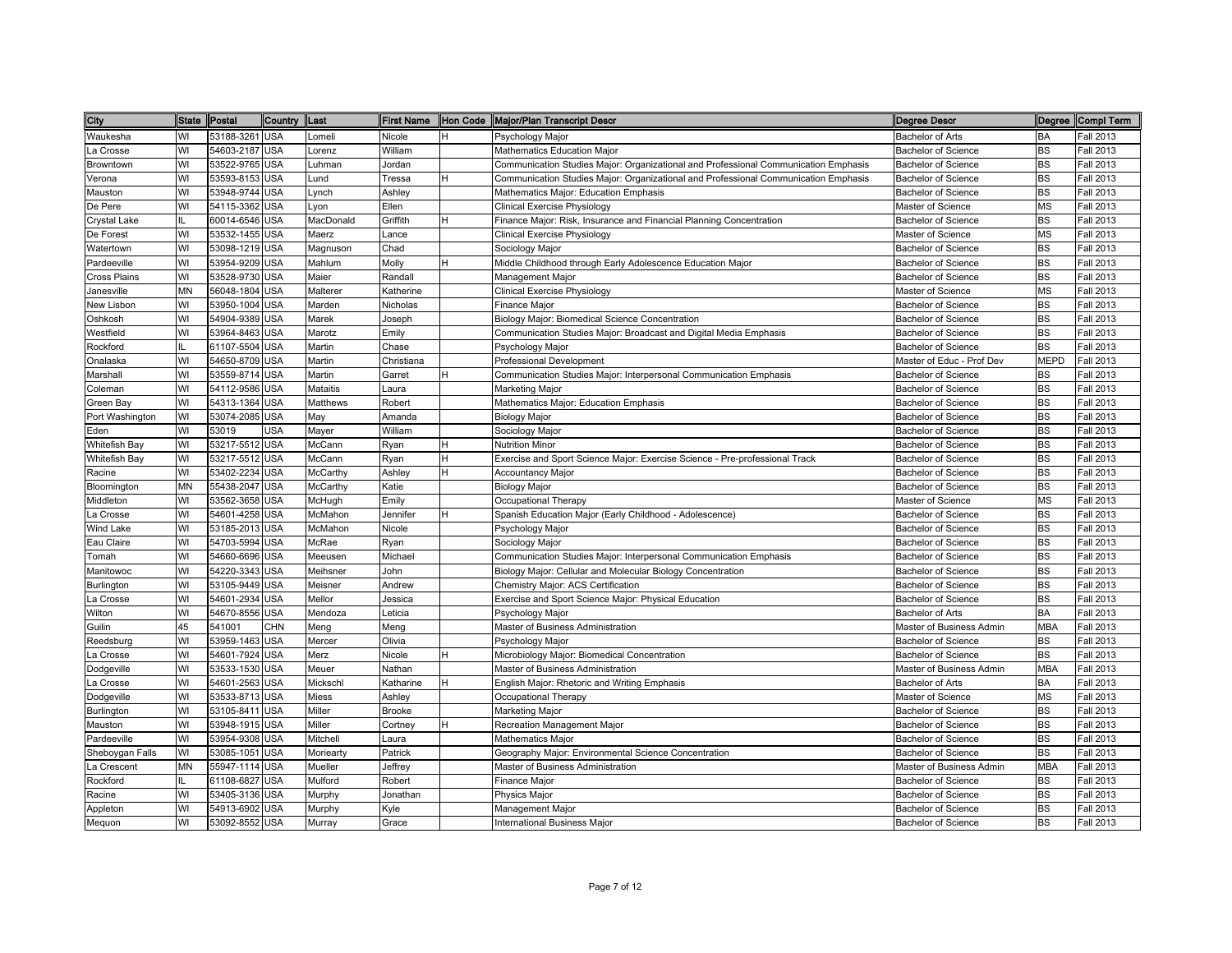| City                | State Postal |                | Country  Last |             |            |           | First Name Hon Code Major/Plan Transcript Descr                                     | <b>Degree Descr</b>            |             | Degree Compl Term |
|---------------------|--------------|----------------|---------------|-------------|------------|-----------|-------------------------------------------------------------------------------------|--------------------------------|-------------|-------------------|
| Burlington          | WI           | 53105-2413 USA |               | Nadolski    | Austin     |           | Biology Major: Biomedical Science Concentration                                     | <b>Bachelor of Science</b>     | <b>BS</b>   | <b>Fall 2013</b>  |
| La Crosse           | WI           | 54603-4206 USA |               | Nagy        | Patricia   |           | Philosophy Major                                                                    | Bachelor of Science            | <b>BS</b>   | <b>Fall 2013</b>  |
| Bloomington         | WI           | 53804          | <b>USA</b>    | Nechvatal   | Analese    | Н         | Art Major                                                                           | <b>Bachelor of Arts</b>        | BA          | Fall 2013         |
| Winona              | ΜN           | 55987-6244 USA |               | Nelson      | Luke       | HH        | <b>Biology Major</b>                                                                | <b>Bachelor of Science</b>     | <b>BS</b>   | Fall 2013         |
| Blair               | WI           | 54616-8843     | <b>USA</b>    | Nereng      | Ashley     |           | <b>Clinical Exercise Physiology</b>                                                 | Master of Science              | <b>MS</b>   | Fall 2013         |
| Middleton           | WI           | 53562-1063     | <b>USA</b>    | Newman      | Emily      | <b>HH</b> | Early Childhood through Middle Childhood Education Major                            | <b>Bachelor of Science</b>     | <b>BS</b>   | Fall 2013         |
| Hanoi               |              |                | <b>VNM</b>    | Nguyen      | Duy        |           | <b>Marketing Major</b>                                                              | <b>Bachelor of Science</b>     | <b>BS</b>   | Fall 2013         |
| Ha Noi              |              | 10000          | <b>VNM</b>    | Nguyen      | Quynh Thuy |           | <b>Economics Major</b>                                                              | <b>Bachelor of Science</b>     | <b>BS</b>   | Fall 2013         |
| Trempealeau         | WI           | 54661-9309 USA |               | Nichols     | Erin       |           | <b>Political Science Minor</b>                                                      | Bachelor of Arts               | BA          | Fall 2013         |
| Trempealeau         | WI           | 54661-9309 USA |               | Nichols     | Erin       |           | Philosophy Major                                                                    | Bachelor of Arts               | <b>BA</b>   | Fall 2013         |
| Middleton           | WI           | 53562-3619 USA |               | Nicholson   | Max        |           | Finance Major                                                                       | <b>Bachelor of Science</b>     | <b>BS</b>   | Fall 2013         |
| Brownsville         | WI           | 53006-1306 USA |               | Nickel      | Gregory    |           | English Major: Rhetoric and Writing Emphasis                                        | Bachelor of Arts               | <b>BA</b>   | Fall 2013         |
| North Prairie       | WI           | 53153-9736 USA |               | Nickerson   | Chad       | HH        | Psychology Major                                                                    | Bachelor of Science            | <b>BS</b>   | <b>Fall 2013</b>  |
| Hoffman Estates     | IL.          | 60169-1851 USA |               | Niedorowski | Nathali    | H         | Exercise and Sport Science Major: Physical Education                                | Bachelor of Science            | <b>BS</b>   | Fall 2013         |
| Plymouth            | MN           | 55442-3019 USA |               | Novotny     | Rachel     | <b>HH</b> | Middle Childhood through Early Adolescence Education Major                          | <b>Bachelor of Science</b>     | BS          | Fall 2013         |
| Cambridge           | WI           | 53523-9202 USA |               | Oates       | Patrick    |           | <b>Finance Major</b>                                                                | <b>Bachelor of Science</b>     | <b>BS</b>   | Fall 2013         |
| Becker              | MN           | 55308-9466 USA |               | O'Brien     | Kevin      |           | <b>Economics Major</b>                                                              | <b>Bachelor of Science</b>     | <b>BS</b>   | Fall 2013         |
| Green Bay           | WI           | 54311-6554 USA |               | Oettinger   | Austin     |           | Marketing Major                                                                     | <b>Bachelor of Science</b>     | <b>BS</b>   | Fall 2013         |
| <b>Black Earth</b>  | WI           | 53515-9727 USA |               | Ohlrogge    | Peder      | <b>HH</b> | Exercise and Sport Science Major: Exercise Science - Pre-professional Track         | <b>Bachelor of Science</b>     | <b>BS</b>   | Fall 2013         |
| <b>Black Earth</b>  | WI           | 53515-9727 USA |               | Ohlrogge    | Peder      | HH        | <b>Nutrition Minor</b>                                                              | <b>Bachelor of Science</b>     | <b>BS</b>   | <b>Fall 2013</b>  |
| New Berlin          | WI           | 53146-3032 USA |               | Olson       | Amy        | HH        | Communication Studies Major: Organizational and Professional Communication Emphasis | Bachelor of Arts               | BA          | Fall 2013         |
| <b>Eden Prairie</b> | ΜN           | 55347-3577 USA |               | O'Rourke    | Kelsey     |           | <b>Management Major</b>                                                             | <b>Bachelor of Science</b>     | <b>BS</b>   | Fall 2013         |
| Maplewood           | ΜN           | 55109-3617 USA |               | Oslund      | Claire     |           | Communication Studies Major: Organizational and Professional Communication Emphasis | <b>Bachelor of Arts</b>        | <b>BA</b>   | Fall 2013         |
| Jersey City         | NJ           | 07302-3719 USA |               | Padhye      | Sachin     |           | Software Engineering                                                                | Master of Software Engineering | <b>MSE</b>  | Fall 2013         |
| Kiamen              | 35           | 361000         | <b>CHN</b>    | Pan         | Xing       |           | Finance Major                                                                       | <b>Bachelor of Science</b>     | <b>BS</b>   | Fall 2013         |
| Baraboo             | WI           | 53913-9117 USA |               | Parchem     | Jessica    |           | <b>Biology Major</b>                                                                | <b>Bachelor of Science</b>     | <b>BS</b>   | Fall 2013         |
| Milwaukee           | WI           | 53212-0871     | <b>USA</b>    | Parshall    | Olivia     |           | Archaeological Studies Major                                                        | Bachelor of Science            | <b>BS</b>   | Fall 2013         |
| √iroqua             | WI           | 54665-1103 USA |               | Pasold      | Katie      | <b>HH</b> | Sociology Major                                                                     | <b>Bachelor of Science</b>     | <b>BS</b>   | Fall 2013         |
| Wood Dale           |              | 60191-1539 USA |               | Patel       | Shruti     |           | Occupational Therapy                                                                | Master of Science              | <b>MS</b>   | Fall 2013         |
| Green Bay           | WI           | 54311-6074 USA |               | Paul        | Kathleen   |           | Occupational Therapy                                                                | Master of Science              | <b>MS</b>   | Fall 2013         |
| Onalaska            | WI           | 54650-3115 USA |               | Paulson     | Megan      |           | <b>Marketing Major</b>                                                              | <b>Bachelor of Science</b>     | <b>BS</b>   | <b>Fall 2013</b>  |
| <b>River Falls</b>  | WI           | 54022-4605 USA |               | Pavlichek   | Zachary    | H         | <b>Biology Major</b>                                                                | <b>Bachelor of Science</b>     | <b>BS</b>   | <b>Fall 2013</b>  |
| Algoma              | WI           | 54201-1341     | <b>USA</b>    | Peck        | Michael    |           | Exercise and Sport Science: Physical Education Teaching                             | Master of Science              | <b>MS</b>   | Fall 2013         |
| La Crosse           | WI           | 54603-1047 USA |               | Pedretti    | Dylan      |           | <b>Accountancy Major</b>                                                            | <b>Bachelor of Science</b>     | <b>BS</b>   | Fall 2013         |
| Cumberland          | WI           | 54829-9217 USA |               | Peters      | Sara       |           | Communication Studies Major: Interpersonal Communication Emphasis                   | <b>Bachelor of Arts</b>        | <b>BA</b>   | Fall 2013         |
| Winona              | MN           | 55987-5221 USA |               | Peterson    | Adam       |           | Management Major                                                                    | Bachelor of Science            | <b>BS</b>   | Fall 2013         |
| McKinney            | ТX           | 75070-6225 USA |               | Peterson    | Amanda     |           | Clinical Exercise Physiology                                                        | Master of Science              | <b>MS</b>   | <b>Fall 2013</b>  |
| Baraboo             | WI           | 53913-2459 USA |               | Petty       | Tyler      |           | Chemistry Major: ACS Certification                                                  | Bachelor of Science            | <b>BS</b>   | Fall 2013         |
| Cambridge           | WI           | 53523-8800 USA |               | Pfeifer     | Tayler     | HH        | Finance Major                                                                       | <b>Bachelor of Science</b>     | <b>BS</b>   | Fall 2013         |
| West Salem          | WI           | 54669-1927 USA |               | Phillips    | Jacob      |           | <b>Physics Major</b>                                                                | <b>Bachelor of Science</b>     | <b>BS</b>   | Fall 2013         |
| Milwaukee           | WI           | 53208-1008 USA |               | Phillips    | Rhianna    |           | Management Major                                                                    | <b>Bachelor of Science</b>     | <b>BS</b>   | Fall 2013         |
| La Crosse           | WI           | 54601-3085 USA |               | Pinski      | Troy       |           | Exercise and Sport Science Major: Exercise Science - Fitness Track                  | <b>Bachelor of Science</b>     | <b>BS</b>   | Fall 2013         |
| Sheboygan           | WI           | 53081-6925 USA |               | Pitsch      | Natalie    | <b>HH</b> | Exercise and Sport Science Major: Exercise Science - Pre-professional Track         | Bachelor of Science            | <b>BS</b>   | Fall 2013         |
| De Forest           | WI           | 53532-2607 USA |               | Porter      | Brennan    |           | Sociology Major                                                                     | Bachelor of Arts               | BA          | Fall 2013         |
| Columbus            | WI           | 53925-1548 USA |               | Poser       | Michael    |           | <b>Biology Major</b>                                                                | <b>Bachelor of Science</b>     | <b>BS</b>   | Fall 2013         |
| Wausaukee           | WI           | 54177-8514 USA |               | Prange      | Dana       |           | Professional Development                                                            | Master of Educ - Prof Dev      | <b>MEPD</b> | <b>Fall 2013</b>  |
| New Berlin          | WI           | 53151-6630 USA |               | Preiss      | Elizabeth  | HH        | <b>English Education Major</b>                                                      | <b>Bachelor of Science</b>     | <b>BS</b>   | Fall 2013         |
| Beaver Dam          | WI           | 53916-1727 USA |               | Pritchard   | Bridget    | H         | Therapeutic Recreation Major                                                        | Bachelor of Science            | BS          | Fall 2013         |
| Franklin            | WI           | 53132-8221 USA |               | Pritchard   | Mike       |           | Finance Major                                                                       | Bachelor of Science            | <b>BS</b>   | Fall 2013         |
| Coon Valley         | WI           | 54623-8041 USA |               | Radke       | Grant      | H         | Exercise and Sport Science Major: Physical Education                                | <b>Bachelor of Science</b>     | <b>BS</b>   | <b>Fall 2013</b>  |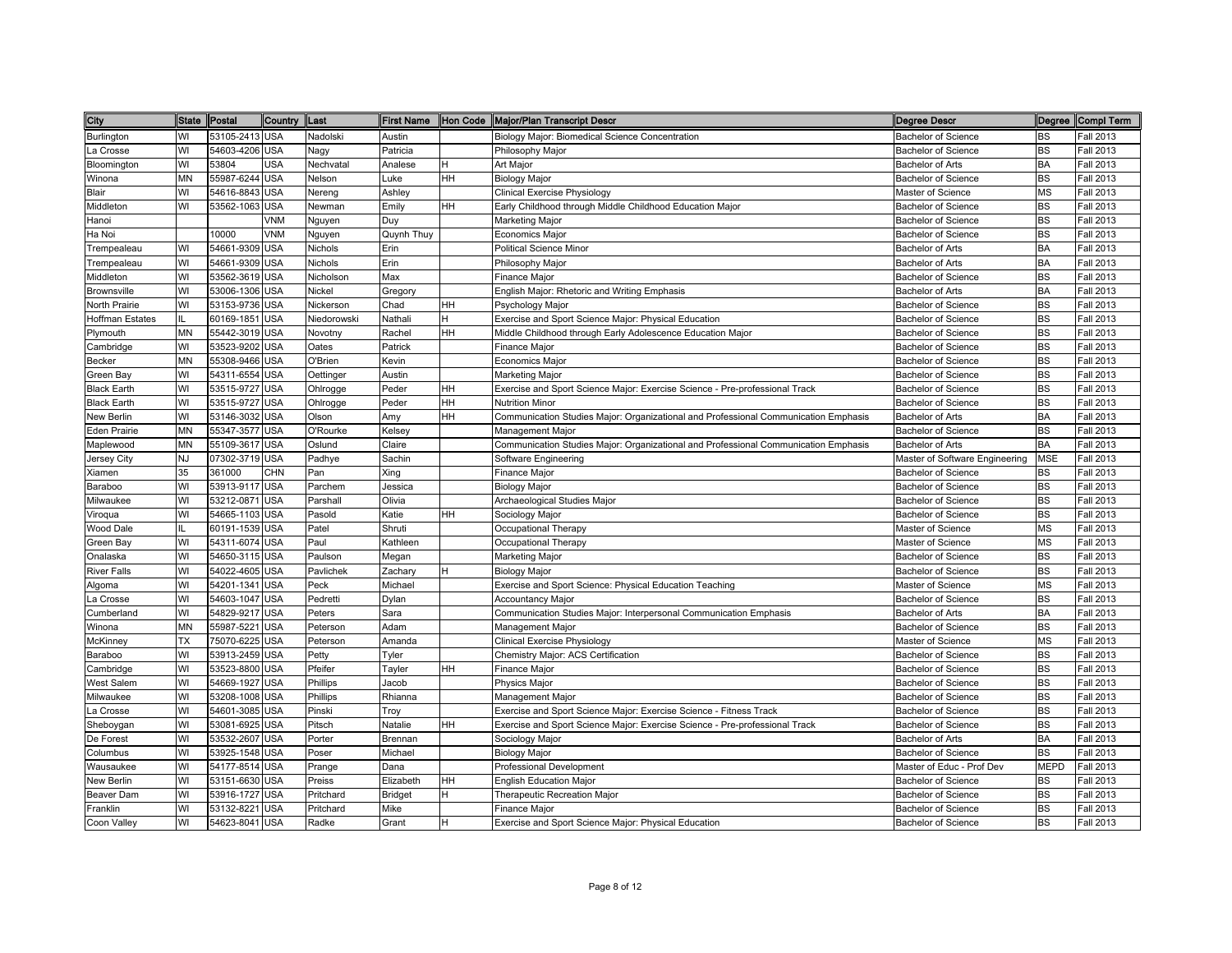| City               | State Postal |                | Country    | <b>Last</b> |            |           | First Name  Hon Code  Major/Plan Transcript Descr                                   | Degree Descr               |           | Degree Compl Term |
|--------------------|--------------|----------------|------------|-------------|------------|-----------|-------------------------------------------------------------------------------------|----------------------------|-----------|-------------------|
| East Troy          | WI           | 53120-1396 USA |            | Raduenz     | Amanda     | н         | Early Childhood through Middle Childhood Education Major                            | Bachelor of Science        | BS        | Fall 2013         |
| Center City        | ΜN           | 55012-7617 USA |            | Raedeke     | Simone     |           | <b>Biochemistry Major</b>                                                           | Bachelor of Science        | BS        | Fall 2013         |
| La Crosse          | WI           | 54601-8506 USA |            | Rasmussen   | Anasthasia |           | Psychology Major                                                                    | <b>Bachelor of Arts</b>    | <b>BA</b> | Fall 2013         |
| Oregon             | WI           | 53575-3428 USA |            | Rauscher    | Emily      |           | Communication Studies Major: Organizational and Professional Communication Emphasis | <b>Bachelor of Arts</b>    | <b>BA</b> | Fall 2013         |
| New Richmond       | WI           | 54017-6700 USA |            | Rebhan      | Jacob      |           | Exercise and Sport Science Major: Physical Education                                | <b>Bachelor of Science</b> | <b>BS</b> | Fall 2013         |
| Bloomington        | WI           | 53804-9650 USA |            | Redman      | Whitney    | <b>HH</b> | <b>English Education Major</b>                                                      | <b>Bachelor of Science</b> | <b>BS</b> | Fall 2013         |
| Plymouth           | WI           | 53073-4608 USA |            | Reinke      | Emily      |           | Biology: Cellular and Molecular Biology Concentration                               | Master of Science          | <b>MS</b> | <b>Fall 2013</b>  |
| Omro               | WI           | 54963-9496 USA |            | Remer       | Emma       | H         | Early Childhood through Middle Childhood Education Major                            | Bachelor of Science        | <b>BS</b> | Fall 2013         |
| Oshkosh            | WI           | 54904-7696 USA |            | Retzlaff    | Kyle       | H         | Exercise and Sport Science Major: Physical Education                                | <b>Bachelor of Science</b> | <b>BS</b> | Fall 2013         |
| Pewaukee           | WI           | 53072-4388 USA |            | Reuter      | Maria      | H         | Communication Studies Major: Organizational and Professional Communication Emphasis | Bachelor of Arts           | BA        | Fall 2013         |
| La Crosse          | WI           | 54601-7451 USA |            | Reynolds    | Benjamin   |           | Management Major                                                                    | Bachelor of Science        | <b>BS</b> | Fall 2013         |
| Boscobel           | WI           | 53805-9503 USA |            | Reynolds    | Maggie     |           | Occupational Therapy                                                                | Master of Science          | <b>MS</b> | Fall 2013         |
| _a Crosse          | WI           | 54603-2505 USA |            | Rieke       | Laura      | H         | Middle Childhood through Early Adolescence Education Major                          | Bachelor of Science        | <b>BS</b> | Fall 2013         |
| Stillwater         | MN           | 55082-9394 USA |            | Ries        | Patricia   |           | Biology: Aquatic Science Concentration                                              | Master of Science          | <b>MS</b> | Fall 2013         |
| Maple Plain        | ΜN           | 55359-9398 USA |            | Robinson    | Callie     |           | Psychology Major                                                                    | Bachelor of Arts           | <b>BA</b> | Fall 2013         |
| nver Grove Heights | MN           | 55077-3817 USA |            | Robinson    | Kassondra  |           | School Health Education Major                                                       | <b>Bachelor of Science</b> | <b>BS</b> | Fall 2013         |
| Sun Prairie        | WI           | 53590-2408 USA |            | Roggenbauer | Chelsea    | H         | Middle Childhood through Early Adolescence Education Major                          | <b>Bachelor of Science</b> | <b>BS</b> | Fall 2013         |
| New London         | WI           | 54961-8433 USA |            | Rohan       | Casey      | H         | Communication Studies Major: Broadcast and Digital Media Emphasis                   | <b>Bachelor of Science</b> | <b>BS</b> | Fall 2013         |
| Franklin           | WI           | 53132-8590 USA |            | Romanowski  | Alexander  |           | Management Major                                                                    | <b>Bachelor of Science</b> | <b>BS</b> | Fall 2013         |
| Plymouth           | WI           | 53073-4949 USA |            | Rooker      | Justin     |           | <b>Accountancy Major</b>                                                            | <b>Bachelor of Science</b> | <b>BS</b> | Fall 2013         |
| Sparta             | WI           | 54656-6446 USA |            | Ruedy       | Samantha   | <b>HH</b> | Exercise and Sport Science Major: Physical Education                                | <b>Bachelor of Science</b> | <b>BS</b> | Fall 2013         |
| Watertown          | WI           | 53098-1208 USA |            | Ruehlow     | Brandon    |           | Psychology Major                                                                    | Bachelor of Science        | <b>BS</b> | Fall 2013         |
| Alma               | WI           | 54610-8255 USA |            | Ruff        | Hannah     |           | Occupational Therapy                                                                | Master of Science          | <b>MS</b> | Fall 2013         |
| Dodgeville         | WI           | 53533-8946 USA |            | Rundhaug    | Bryan      | <b>HH</b> | Exercise and Sport Science Major: Physical Education                                | Bachelor of Science        | <b>BS</b> | <b>Fall 2013</b>  |
| Hudson             | WI           | 54016-8115 USA |            | Saathoff    | Rachael    |           | Therapeutic Recreation Major                                                        | Bachelor of Science        | <b>BS</b> | Fall 2013         |
| Durand             | WI           | 54736-1714 USA |            | Saddoris    | Matthew    |           | Marketing Major                                                                     | <b>Bachelor of Science</b> | <b>BS</b> | Fall 2013         |
| Madison            | WI           | 53704-1175 USA |            | Sanborn     | Trever     |           | Mathematics Major                                                                   | <b>Bachelor of Science</b> | <b>BS</b> | Fall 2013         |
| <b>Tomah</b>       | WI           | 54660-8090 USA |            | Satter      | Michele    |           | Mathematics Education Major                                                         | Bachelor of Science        | <b>BS</b> | Fall 2013         |
| Eden               | WI           | 53019-1355 USA |            | Scannell    | Neil       | H         | Exercise and Sport Science Major: Physical Education                                | Bachelor of Science        | <b>BS</b> | Fall 2013         |
| Faribault          | MN           | 55021-6779 USA |            | Scheil      | John       | H         | Adapted Physical Education Teaching Minor                                           | <b>Bachelor of Science</b> | <b>BS</b> | Fall 2013         |
| Faribault          | ΜN           | 55021-6779 USA |            | Scheil      | John       | H         | Exercise and Sport Science Major: Physical Education                                | <b>Bachelor of Science</b> | <b>BS</b> | Fall 2013         |
| La Crosse          | WI           | 54601-5712 USA |            | Schell      | Kallie     |           | English Major: Literature Emphasis                                                  | Bachelor of Arts           | <b>BA</b> | Fall 2013         |
| Plymouth           | WI           | 53073-2879 USA |            | Scherer     | Allison    | H         | English Major: Rhetoric and Writing Emphasis                                        | <b>Bachelor of Arts</b>    | <b>BA</b> | Fall 2013         |
| Shell Lake         | WI           | 54871-9264 USA |            | Scheu       | Nicolette  | HH        | Social Studies Education Major (Broad Field Option B)                               | Bachelor of Science        | <b>BS</b> | Fall 2013         |
| Menomonee Falls    | WI           | 53051-4242 USA |            | Schilling   | Megan      |           | Communication Studies Major: Organizational and Professional Communication Emphasis | <b>Bachelor of Arts</b>    | <b>BA</b> | Fall 2013         |
| _a Crosse          | WI           | 54601-7753 USA |            | Schmidt     | Burgandy   |           | Management Major                                                                    | Bachelor of Science        | <b>BS</b> | Fall 2013         |
| Campbellsport      | WI           | 53010-2909 USA |            | Schmidt     | Chelsea    |           | Middle Childhood through Early Adolescence Education Major                          | Bachelor of Science        | <b>BS</b> | Fall 2013         |
| Brookfield         | WI           | 53005-3736 USA |            | Schmitt     | Brian      |           | Biology Major: Cellular and Molecular Biology Concentration                         | Bachelor of Science        | <b>BS</b> | Fall 2013         |
| Marshfield         | WI           | 54449-1418 USA |            | Schneider   | Courtney   | н         | Biology Major: Biomedical Science Concentration                                     | <b>Bachelor of Science</b> | <b>BS</b> | Fall 2013         |
| Cleveland          | WI           | 53015-1444 USA |            | Schnell     | Rachel     | H         | Therapeutic Recreation Major                                                        | <b>Bachelor of Science</b> | <b>BS</b> | Fall 2013         |
| West Salem         | WI           | 54669-9035 USA |            | Schomberg   | Tyler      |           | Finance Major                                                                       | <b>Bachelor of Science</b> | <b>BS</b> | Fall 2013         |
| La Crosse          | WI           | 54603-2007 USA |            | Schrader    | Michael    |           | Management Major                                                                    | <b>Bachelor of Science</b> | <b>BS</b> | Fall 2013         |
| Woodbury           | ΜN           | 55125-1691     | <b>USA</b> | Schulte     | Dana       | H         | Communication Studies Major: Interpersonal Communication Emphasis                   | Bachelor of Science        | <b>BS</b> | Fall 2013         |
| Plymouth           | WI           | 53073-4064 USA |            | Schulz      | Colleen    |           | Theatre Arts Major: Music Theatre Emphasis                                          | Bachelor of Arts           | BA        | Fall 2013         |
| Rice Lake          | WI           | 54868-9070 USA |            | Schwab      | Tasha      | <b>HH</b> | Therapeutic Recreation Major                                                        | Bachelor of Science        | <b>BS</b> | Fall 2013         |
| Excelsior          | MN           | 55331-9062 USA |            | Schwartz    | Amanda     | HH        | Biology Major: Biomedical Science Concentration                                     | Bachelor of Science        | <b>BS</b> | Fall 2013         |
| Eau Claire         | WI           | 54703-1322 USA |            | Schweiner   | Alexander  | H         | <b>Accountancy Major</b>                                                            | <b>Bachelor of Science</b> | <b>BS</b> | Fall 2013         |
| Saint Paul         | ΜN           | 55108-5245 USA |            | Seabul      | Meagen     |           | Occupational Therapy                                                                | Master of Science          | <b>MS</b> | Fall 2013         |
| Rio                | WI           | 53960-9400 USA |            | Selje       | Matthew    | H         | Exercise and Sport Science Major: Sport Management                                  | Bachelor of Science        | <b>BS</b> | Fall 2013         |
| Arbor Vitae        | WI           | 54568-9706 USA |            | Semmerling  | Nicole     |           | <b>Biology Major</b>                                                                | <b>Bachelor of Science</b> | <b>BS</b> | Fall 2013         |
|                    |              |                |            |             |            |           |                                                                                     |                            |           |                   |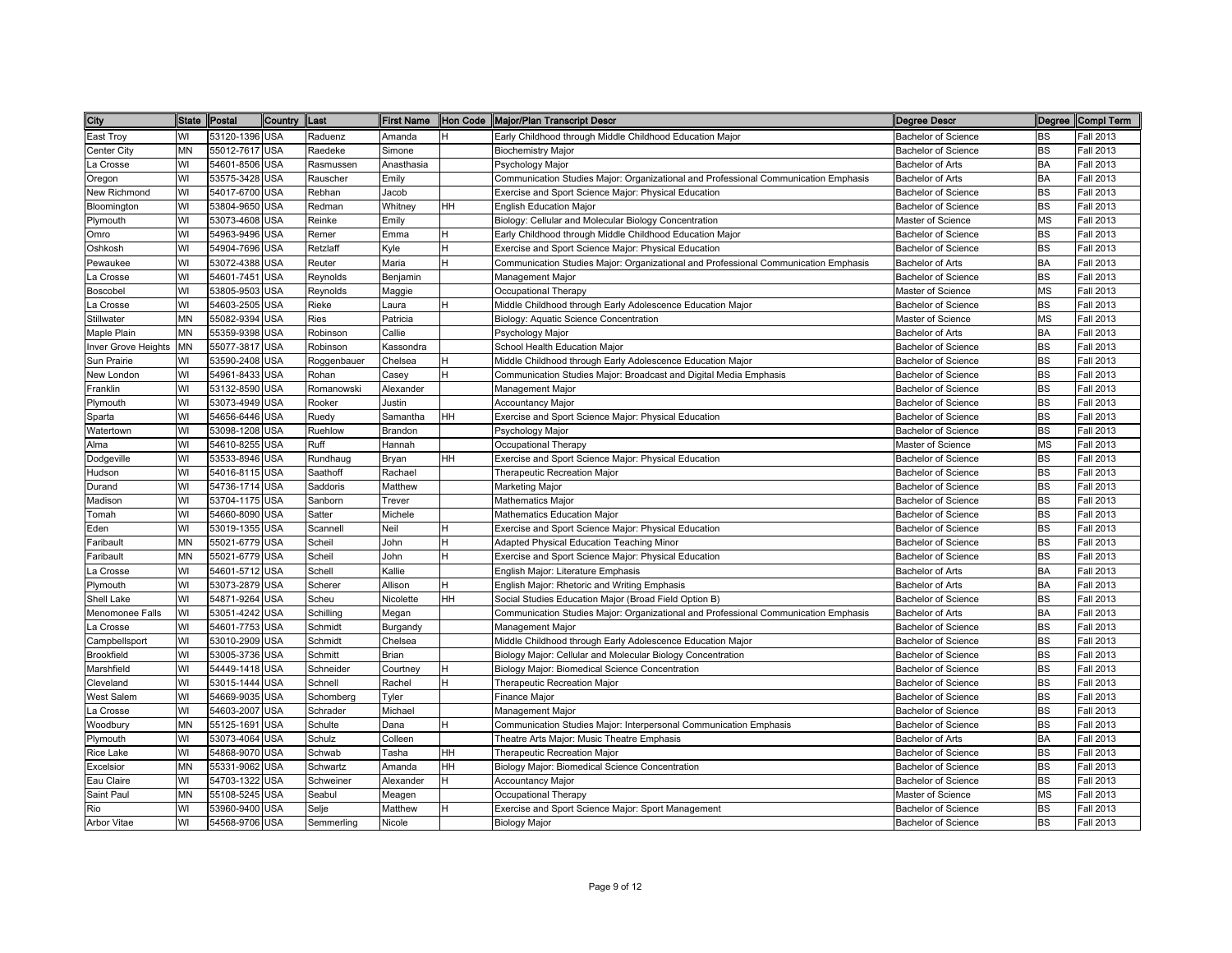| City                    | State Postal |                | Country    | Last           |            |           | First Name  Hon Code  Major/Plan Transcript Descr                                   | Degree Descr                   |             | Degree Compl Term |
|-------------------------|--------------|----------------|------------|----------------|------------|-----------|-------------------------------------------------------------------------------------|--------------------------------|-------------|-------------------|
| Kronenwetter            | WI           | 54455-8104 USA |            | Sepnafski      | Alexa      |           | Therapeutic Recreation Major                                                        | Bachelor of Science            | <b>BS</b>   | <b>Fall 2013</b>  |
| La Crosse               | WI           | 54601-4146 USA |            | Shen           | Hanglin    |           | Finance Major                                                                       | <b>Bachelor of Science</b>     | BS          | Fall 2013         |
| Racine                  | WI           | 53404-1219 USA |            | Shields        | Rachel     | H         | Music Major: Choral Emphasis                                                        | <b>Bachelor of Science</b>     | <b>BS</b>   | Fall 2013         |
| Onalaska                | WI           | 54650-2114 USA |            | Siegel         | Erin       |           | Special Education                                                                   | Master of Science in Education | <b>MSED</b> | Fall 2013         |
| Holmen                  | WI           | 54636-8818 USA |            | Siegersma      | Rachel     |           | <b>Special Education</b>                                                            | Master of Science in Education | <b>MSED</b> | Fall 2013         |
| Green Bay               | WI           | 54302-4953 USA |            | Siehr          | Shaina     | <b>HH</b> | <b>Therapeutic Recreation Major</b>                                                 | <b>Bachelor of Science</b>     | <b>BS</b>   | <b>Fall 2013</b>  |
| Onalaska                | WI           | 54650-8752 USA |            | Sinclair       | Ashley     |           | Communication Studies Major: Organizational and Professional Communication Emphasis | <b>Bachelor of Arts</b>        | BA          | <b>Fall 2013</b>  |
| Milwaukee               | WI           | 53224-3246 USA |            | Sitzman        | Rachel     | H         | Therapeutic Recreation Major                                                        | <b>Bachelor of Science</b>     | <b>BS</b>   | <b>Fall 2013</b>  |
| Williamsville           | IL           | 62693-9185 USA |            | Smith          | Rachel     |           | Exercise and Sport Science: Physical Education Teaching                             | Master of Science              | <b>MS</b>   | Fall 2013         |
| La Crosse               | WI           | 54601-5861     | <b>USA</b> | Smith          | Stacey     |           | Art Major                                                                           | Bachelor of Arts               | <b>BA</b>   | <b>Fall 2013</b>  |
| De Pere                 | WI           | 54115-1922 USA |            | Smits          | Eric       |           | Biology Major: Environmental Science Concentration                                  | <b>Bachelor of Science</b>     | <b>BS</b>   | <b>Fall 2013</b>  |
| <b>Brookfield</b>       | WI           | 53045-5037 USA |            | Sova           | Matthew    |           | <b>Marketing Major</b>                                                              | <b>Bachelor of Science</b>     | <b>BS</b>   | <b>Fall 2013</b>  |
| Holmen                  | WI           | 54636-9279 USA |            | Speckeen       | Ashton     | HH        | Middle Childhood through Early Adolescence Education Major                          | <b>Bachelor of Science</b>     | <b>BS</b>   | <b>Fall 2013</b>  |
| Rochester               | MN           | 55904-5703 USA |            | Spindler       | Perry      |           | Recreation Management Major                                                         | <b>Bachelor of Science</b>     | <b>BS</b>   | <b>Fall 2013</b>  |
| √irginia                | ΜN           | 55792-3208 USA |            | Stackpool      | Caitlin    |           | Clinical Exercise Physiology                                                        | Master of Science              | <b>MS</b>   | Fall 2013         |
| Waukon                  | IA           | 52172-7770 USA |            | Stammeyer      | Leah       |           | Psychology Major                                                                    | <b>Bachelor of Science</b>     | <b>BS</b>   | Fall 2013         |
| New Berlin              | WI           | 53151-7659 USA |            | Stancl         | Stephanie  |           | Therapeutic Recreation Major                                                        | <b>Bachelor of Science</b>     | <b>BS</b>   | <b>Fall 2013</b>  |
| _indstrom               | MN           | 55045-8320 USA |            | Stanghelle     | Benjamin   | HH.       | Biology Major: Biomedical Science Concentration                                     | <b>Bachelor of Science</b>     | <b>BS</b>   | <b>Fall 2013</b>  |
| Appleton                | WI           | 54911-2074 USA |            | <b>Stearns</b> | Matthew    | H         | Exercise and Sport Science Major: Exercise Science - Pre-professional Track         | <b>Bachelor of Science</b>     | <b>BS</b>   | <b>Fall 2013</b>  |
| De Pere                 | WI           | 54115-2650     | <b>USA</b> | Stein          | Megan      |           | Psychology Major                                                                    | <b>Bachelor of Science</b>     | <b>BS</b>   | <b>Fall 2013</b>  |
| New Berlin              | WI           | 53151-6974 USA |            | Steininger     | Tyler      |           | Management Major                                                                    | Bachelor of Science            | <b>BS</b>   | Fall 2013         |
| Frazee                  | MN           | 56544-8954 USA |            | Stenger        | Edward     |           | <b>Clinical Exercise Physiology</b>                                                 | Master of Science              | <b>MS</b>   | <b>Fall 2013</b>  |
| Mayville                | WI           | 53050-1754 USA |            | Stephenson     | Nathan     |           | Geography Major: Environmental Science Concentration                                | <b>Bachelor of Science</b>     | <b>BS</b>   | <b>Fall 2013</b>  |
| Prairie du Chien        | WI           | 53821-2407 USA |            | Stiemke        | Colin      |           | Music Major: Choral Emphasis                                                        | <b>Bachelor of Science</b>     | <b>BS</b>   | <b>Fall 2013</b>  |
| Chippewa Falls          | WI           | 54729-9636 USA |            | Stokka         | Abigail    | HH        | Community Health Education Major                                                    | Bachelor of Science            | <b>BS</b>   | <b>Fall 2013</b>  |
| a Crosse                | WI           | 54601-3102 USA |            | Stoleson       | David      |           | Software Engineering                                                                | Master of Software Engineering | <b>MSE</b>  | <b>Fall 2013</b>  |
| a Crosse                | WI           | 54601-3063 USA |            | Stone          | Nicholas   |           | Therapeutic Recreation Major                                                        | <b>Bachelor of Science</b>     | <b>BS</b>   | Fall 2013         |
| Cottage Grove           | MN           | 55016-3633 USA |            | Storlien       | Megan      |           | Clinical Exercise Physiology                                                        | Master of Science              | <b>MS</b>   | Fall 2013         |
| Orland Park             | П.           | 60467-1419 USA |            | Stutz          | Jennifer   |           | Biology Major: Biomedical Science Concentration                                     | <b>Bachelor of Science</b>     | <b>BS</b>   | <b>Fall 2013</b>  |
| Rochester               | MN           | 55906-4258 USA |            | Succio         | Maria      |           | Occupational Therapy                                                                | Master of Science              | <b>MS</b>   | <b>Fall 2013</b>  |
| La Crosse               | WI           | 54601-3517 USA |            | Sumption       | Michael    |           | Mathematics Major                                                                   | <b>Bachelor of Science</b>     | <b>BS</b>   | <b>Fall 2013</b>  |
| Des Moines              | IA           | 50324-5931     | <b>USA</b> | Swartz         | Sarah      |           | Communication Studies Major: Advocacy and Communication Criticism Emphasis          | Bachelor of Arts               | <b>BA</b>   | <b>Fall 2013</b>  |
| Hilbert                 | WI           | 54129-9245 USA |            | Sweere         | Nicholas   |           | Management Major                                                                    | <b>Bachelor of Science</b>     | <b>BS</b>   | Fall 2013         |
| Madison                 | WI           | 53719-2359 USA |            | Szotkowski     | Peter      |           | <b>Biology Major</b>                                                                | <b>Bachelor of Science</b>     | <b>BS</b>   | Fall 2013         |
| Greenfield              | WI           | 53220-2840 USA |            | Szydel         | Kayla      |           | Biology Major: Biomedical Science Concentration                                     | <b>Bachelor of Science</b>     | <b>BS</b>   | <b>Fall 2013</b>  |
| Chetek                  | WI           | 54728-8007 USA |            | Taft           | Jared      |           | Middle Childhood through Early Adolescence Education Major                          | <b>Bachelor of Science</b>     | <b>BS</b>   | <b>Fall 2013</b>  |
| Darlington              | WI           | 53530-9591     | <b>USA</b> | Taylor         | Allison    | Н         | Management Major                                                                    | <b>Bachelor of Science</b>     | <b>BS</b>   | Fall 2013         |
| Sun Prairie             | WI           | 53590-2984 USA |            | Teach          | Stacy      |           | Microbiology Major: Business Concentration                                          | <b>Bachelor of Science</b>     | <b>BS</b>   | <b>Fall 2013</b>  |
| Appleton                | WI           | 54914-8840 USA |            | Templin        | Andrew     |           | Finance Major                                                                       | <b>Bachelor of Science</b>     | BS          | Fall 2013         |
| Sheboygan               | WI           | 53083-5059 USA |            | TenHoor        | Rebecca    |           | Occupational Therapy                                                                | Master of Science              | <b>MS</b>   | Fall 2013         |
| Madison                 | WI           | 53713-2232     | <b>USA</b> | Thao           | Kong-Pheng |           | Psychology Major                                                                    | <b>Bachelor of Science</b>     | <b>BS</b>   | Fall 2013         |
| <b>Wisconsin Rapids</b> | WI           | 54494-3232     | <b>USA</b> | Thao           | Mai Ka     |           | Sociology Major                                                                     | Bachelor of Arts               | <b>BA</b>   | <b>Fall 2013</b>  |
| West Bend               | WI           | 53095-9140 USA |            | Thielke        | Joel       | н         | Biology Major: Biomedical Science Concentration                                     | <b>Bachelor of Science</b>     | <b>BS</b>   | <b>Fall 2013</b>  |
| Forest Lake             | MN           | 55025-9237     | <b>USA</b> | Thompson       | Charisse   |           | Occupational Therapy                                                                | Master of Science              | <b>MS</b>   | <b>Fall 2013</b>  |
| Ringle                  | WI           | 54471-9712 USA |            | Thompson       | Jason      |           | <b>Finance Major</b>                                                                | <b>Bachelor of Science</b>     | <b>BS</b>   | Fall 2013         |
| Wonewoc                 | WI           | 53968          | <b>USA</b> | Thornsen       | Vanessa    | н         | Communication Studies Major: Interpersonal Communication Emphasis                   | Bachelor of Arts               | <b>BA</b>   | Fall 2013         |
| Amery                   | WI           | 54001-1231     | <b>USA</b> | Tietyen        | Tyler      |           | Exercise and Sport Science Major: Physical Education                                | <b>Bachelor of Science</b>     | <b>BS</b>   | <b>Fall 2013</b>  |
| Galesville              | WI           | 54630-8014 USA |            | Tolzman        | Casey      |           | Community Health Education: Public Health                                           | Master of Public Health        | <b>MPH</b>  | <b>Fall 2013</b>  |
| Two Rivers              | WI           | 54241-2138 USA |            | Tomaszewski    | Jessica    |           | Occupational Therapy                                                                | Master of Science              | <b>MS</b>   | Fall 2013         |
| Powers Lake             | WI           | 53159-0496 USA |            | Tosi           | Alex       |           | <b>Marketing Major</b>                                                              | <b>Bachelor of Science</b>     | <b>BS</b>   | <b>Fall 2013</b>  |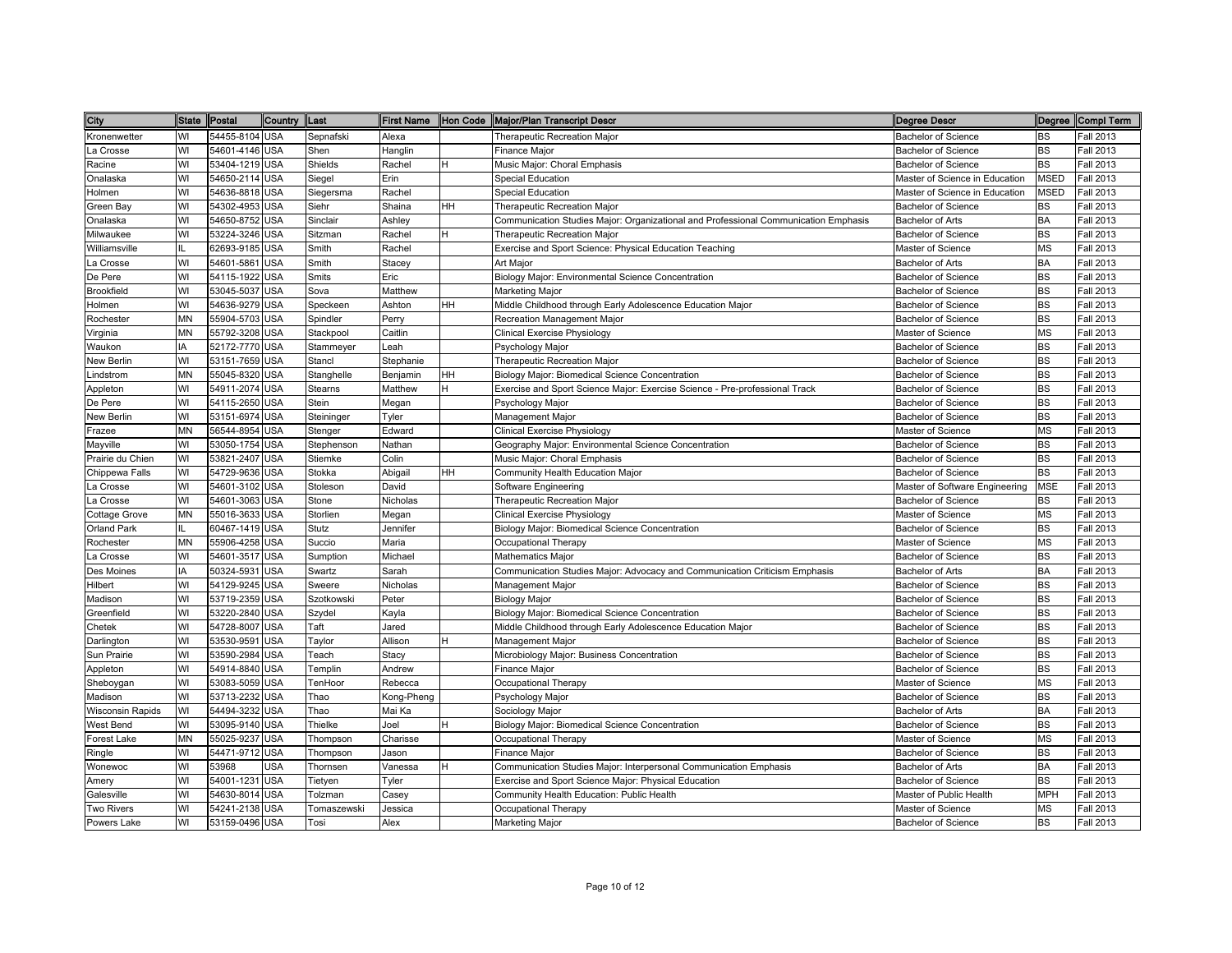| City                   | State Postal |                | Country Last |               |            |           | First Name  Hon Code  Major/Plan Transcript Descr                                   | Degree Descr               |             | Degree Compl Term |
|------------------------|--------------|----------------|--------------|---------------|------------|-----------|-------------------------------------------------------------------------------------|----------------------------|-------------|-------------------|
| Reedsburg              | WI           | 53959-9337 USA |              | Tourdot       | Jennifer   |           | Accountancy Major                                                                   | Bachelor of Science        | BS          | Fall 2013         |
| La Crosse              | WI           | 54601-3540 USA |              | Tran          | Khoi       | н         | Finance Major                                                                       | Bachelor of Science        | BS          | Fall 2013         |
| Sussex                 | WI           | 53089-5050 USA |              | Traub         | Catherine  |           | Middle Childhood through Early Adolescence Education Major                          | <b>Bachelor of Science</b> | <b>BS</b>   | Fall 2013         |
| Hartland               | WI           | 53029-2457 USA |              | Trentadue     | Sarah      | H         | Community Health Education Major                                                    | <b>Bachelor of Science</b> | <b>BS</b>   | Fall 2013         |
| Madison                | WI           | 53715-1716 USA |              | Triggs        | CynThia    |           | <b>Professional Development</b>                                                     | Master of Educ - Prof Dev  | <b>MEPD</b> | Fall 2013         |
| Baraboo                | WI           | 53913-3208 USA |              | Trimmer       | Raegen     |           | Communication Studies Major: Organizational and Professional Communication Emphasis | <b>Bachelor of Science</b> | <b>BS</b>   | Fall 2013         |
| Readstown              | WI           | 54652-7033 USA |              | Troxel        | Tiffany    |           | Psychology Major                                                                    | <b>Bachelor of Science</b> | <b>BS</b>   | Fall 2013         |
| La Crosse              | WI           | 54601-4810 USA |              | Tudahl        | Clint      | H         | Art Major                                                                           | Bachelor of Arts           | BA          | Fall 2013         |
| Mc Farland             | WI           | 53558-9063 USA |              | Tumilty       | Hannah     | H         | Biology Major: Biomedical Science Concentration                                     | <b>Bachelor of Science</b> | <b>BS</b>   | Fall 2013         |
| Muskego                | WI           | 53150-5252 USA |              | Unold         | Alyssa     |           | Middle Childhood through Early Adolescence Education Major                          | Bachelor of Science        | <b>BS</b>   | Fall 2013         |
| Vadnais Heights        | ΜN           | 55110-4129 USA |              | Urban         | Jacqueline | H         | Community Health Education Major                                                    | Bachelor of Science        | <b>BS</b>   | Fall 2013         |
| Chaseburg              | WI           | 54621-7513 USA |              | Urbanek       | Benjamin   |           | <b>Biology Major</b>                                                                | Bachelor of Science        | <b>BS</b>   | Fall 2013         |
| Green Bay              | WI           | 54302-4809 USA |              | Van Lieshout  | Kathleen   | H         | Middle Childhood through Early Adolescence Education Major                          | Bachelor of Science        | <b>BS</b>   | Fall 2013         |
| Holmen                 | WI           | 54636-9110 USA |              | Van Riper     | Ramona     |           | Accountancy Major                                                                   | Bachelor of Science        | <b>BS</b>   | Fall 2013         |
| <b>Richland Center</b> | WI           | 53581-6719 USA |              | Van Risseghem | Tanya      | н         | Community Health Education Major                                                    | <b>Bachelor of Science</b> | <b>BS</b>   | Fall 2013         |
| Onalaska               | WI           | 54650-8537     | <b>USA</b>   | Vang          | Tou        |           | <b>Finance Major</b>                                                                | <b>Bachelor of Science</b> | <b>BS</b>   | Fall 2013         |
| Oconto                 | WI           | 54153-1012 USA |              | Vanhecke      | Shandel    |           | Psychology Major                                                                    | <b>Bachelor of Arts</b>    | <b>BA</b>   | Fall 2013         |
| Freedom                | WI           | 54130          | <b>USA</b>   | Varick        | Reese      |           | Biology Major: Biomedical Science Concentration                                     | <b>Bachelor of Science</b> | <b>BS</b>   | Fall 2013         |
| Neenah                 | WI           | 54956-9720 USA |              | Veldhorst     | Katelyn    |           | Exercise and Sport Science Major: Sport Management                                  | Bachelor of Science        | <b>BS</b>   | Fall 2013         |
| Saint Paul             | MN           | 55121-2333 USA |              | Veres         | Larissa    |           | Psychology Major                                                                    | <b>Bachelor of Science</b> | <b>BS</b>   | Fall 2013         |
| Waupaca                | WI           | 54981-9741 USA |              | Verhagen      | Samantha   |           | <b>Nutrition Minor</b>                                                              | <b>Bachelor of Science</b> | <b>BS</b>   | Fall 2013         |
| Waupaca                | WI           | 54981-9741 USA |              | Verhagen      | Samantha   |           | Exercise and Sport Science Major: Exercise Science - Pre-professional Track         | Bachelor of Science        | <b>BS</b>   | Fall 2013         |
| Verona                 | WI           | 53593-8387 USA |              | Verhelst      | Kaitlyn    |           | Marketing Major                                                                     | Bachelor of Science        | <b>BS</b>   | Fall 2013         |
| Waukesha               | WI           | 53189-9700 USA |              | Vitale        | Steven     |           | Exercise and Sport Science Major: Physical Education                                | Bachelor of Science        | <b>BS</b>   | <b>Fall 2013</b>  |
| Mukwonago              | WI           | 53149-9280 USA |              | Vodnik        | Ryan       | Н         | Theatre Arts Major: Performance Emphasis                                            | Bachelor of Arts           | BA          | Fall 2013         |
| West Bend              | WI           | 53090-2012 USA |              | Vorpah        | Alexandra  |           | Psychology Major                                                                    | <b>Bachelor of Science</b> | BS          | Fall 2013         |
| Oak Creek              | WI           | 53154-5941     | <b>USA</b>   | Voss          | Jacob      | HH        | Theatre Arts Major: Music Theatre Emphasis                                          | Bachelor of Arts           | BA          | Fall 2013         |
| Naunakee               | WI           | 53597-1582 USA |              | Voss          | Lindsay    | H         | Management Major                                                                    | Bachelor of Science        | <b>BS</b>   | Fall 2013         |
| Oakdale                | MN           | 55128-3830 USA |              | Voy           | Alan       |           | English Major: Rhetoric and Writing Emphasis                                        | <b>Bachelor of Arts</b>    | <b>BA</b>   | Fall 2013         |
| Rudolph                | WI           | 54475-9507 USA |              | Vruwink       | Jena       |           | <b>Accountancy Major</b>                                                            | <b>Bachelor of Science</b> | <b>BS</b>   | Fall 2013         |
| Antigo                 | WI           | 54409-1429 USA |              | Waldvogel     | Paul       |           | Occupational Therapy                                                                | Master of Science          | <b>MS</b>   | Fall 2013         |
| La Crosse              | WI           | 54601-3644 USA |              | Walsh         | Andrew     |           | Finance Major                                                                       | <b>Bachelor of Science</b> | <b>BS</b>   | Fall 2013         |
| Wauzeka                | WI           | 53826-8781     | <b>USA</b>   | Walters       | Krista     | <b>HH</b> | Early Childhood through Middle Childhood Education Major                            | Bachelor of Science        | <b>BS</b>   | Fall 2013         |
| Lianyungang            | 32           | 222006         | <b>CHN</b>   | Wang          | Xuanxuan   |           | Finance Major                                                                       | Bachelor of Science        | <b>BS</b>   | Fall 2013         |
| West Salem             | WI           | 54669-9555 USA |              | Warner        | Brady      | H         | Health and Wellness Management Major                                                | Bachelor of Science        | <b>BS</b>   | Fall 2013         |
| <b>Richland Center</b> | WI           | 53581-1335 USA |              | Watson        | Colt       | H         | <b>History Major</b>                                                                | Bachelor of Arts           | <b>BA</b>   | Fall 2013         |
| <b>Richland Center</b> | WI           | 53581-2201 USA |              | Way           | Miranda    |           | Psychology Major                                                                    | Bachelor of Science        | <b>BS</b>   | Fall 2013         |
| Boscobel               | WI           | 53805-1108 USA |              | Weadge        | Cody       | н         | Social Studies Education Major (Broad Field Option B)                               | <b>Bachelor of Science</b> | <b>BS</b>   | Fall 2013         |
| Eau Claire             | WI           | 54701-8512 USA |              | Webber        | Chelsey    |           | Occupational Therapy                                                                | Master of Science          | <b>MS</b>   | Fall 2013         |
| √erona                 | WI           | 53593-8636 USA |              | Weber         | Alison     |           | Exercise and Sport Science Major: Physical Education                                | <b>Bachelor of Science</b> | <b>BS</b>   | Fall 2013         |
| owa City               | IA           | 52245-9225 USA |              | Wegman        | Jonathan   |           | <b>Recreation Management</b>                                                        | Master of Science          | <b>MS</b>   | Fall 2013         |
| Elm Grove              | WI           | 53122-1120 USA |              | Wehse         | Lisa       |           | <b>Management Major</b>                                                             | <b>Bachelor of Science</b> | <b>BS</b>   | Fall 2013         |
| Chippewa Falls         | WI           | 54729-2313 USA |              | Weiland       | Mary       | H         | Music Major: Instrumental Emphasis                                                  | Bachelor of Science        | <b>BS</b>   | Fall 2013         |
| Wauzeka                | WI           | 53826-8703 USA |              | Weirich       | Jorie      |           | <b>Accountancy Major</b>                                                            | <b>Bachelor of Science</b> | <b>BS</b>   | Fall 2013         |
| La Crosse              | WI           | 54601-3013 USA |              | Weise         | Jonathon   |           | <b>Recreation Management</b>                                                        | Master of Science          | <b>MS</b>   | Fall 2013         |
| Austin                 | MN           | 55912-6338 USA |              | Weisert       | Lindsey    |           | Management Major                                                                    | Bachelor of Science        | <b>BS</b>   | Fall 2013         |
| Shorewood              | WI           | 53211-1504 USA |              | Weisman       | Johana     |           | School Health Education Major                                                       | Bachelor of Science        | <b>BS</b>   | Fall 2013         |
| West Salem             | WI           | 54669-9278 USA |              | Welch         | Jacob      |           | Marketing Major                                                                     | Bachelor of Science        | BS          | Fall 2013         |
| Cumberland             | WI           | 54829-9337 USA |              | Weltzin       | Nathan     |           | Exercise and Sport Science Major: Exercise Science - Pre-professional Track         | Bachelor of Science        | <b>BS</b>   | Fall 2013         |
| Cumberland             | WI           | 54829-9337 USA |              | Weltzin       | Nathan     |           | Psychology Minor                                                                    | <b>Bachelor of Science</b> | <b>BS</b>   | <b>Fall 2013</b>  |